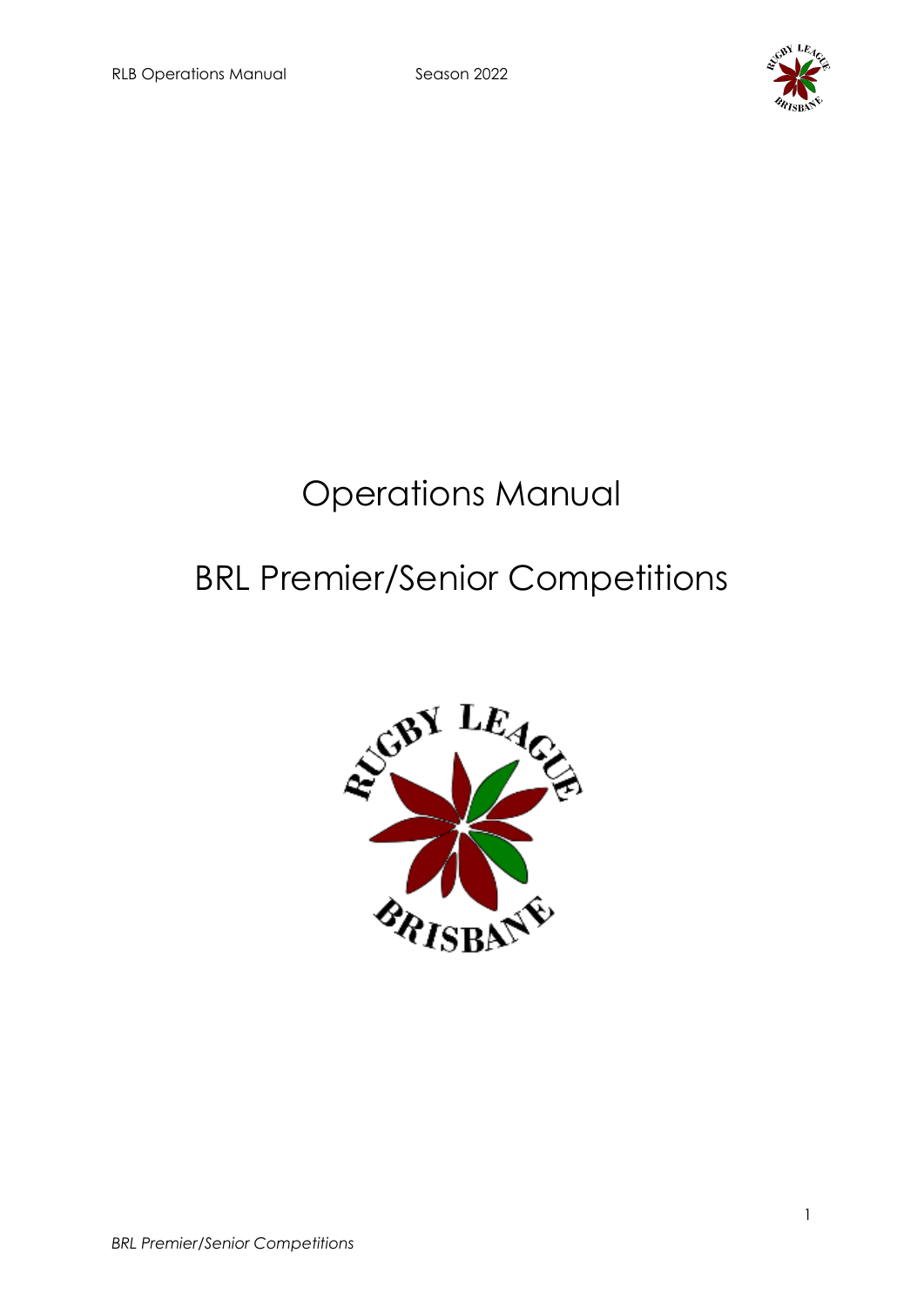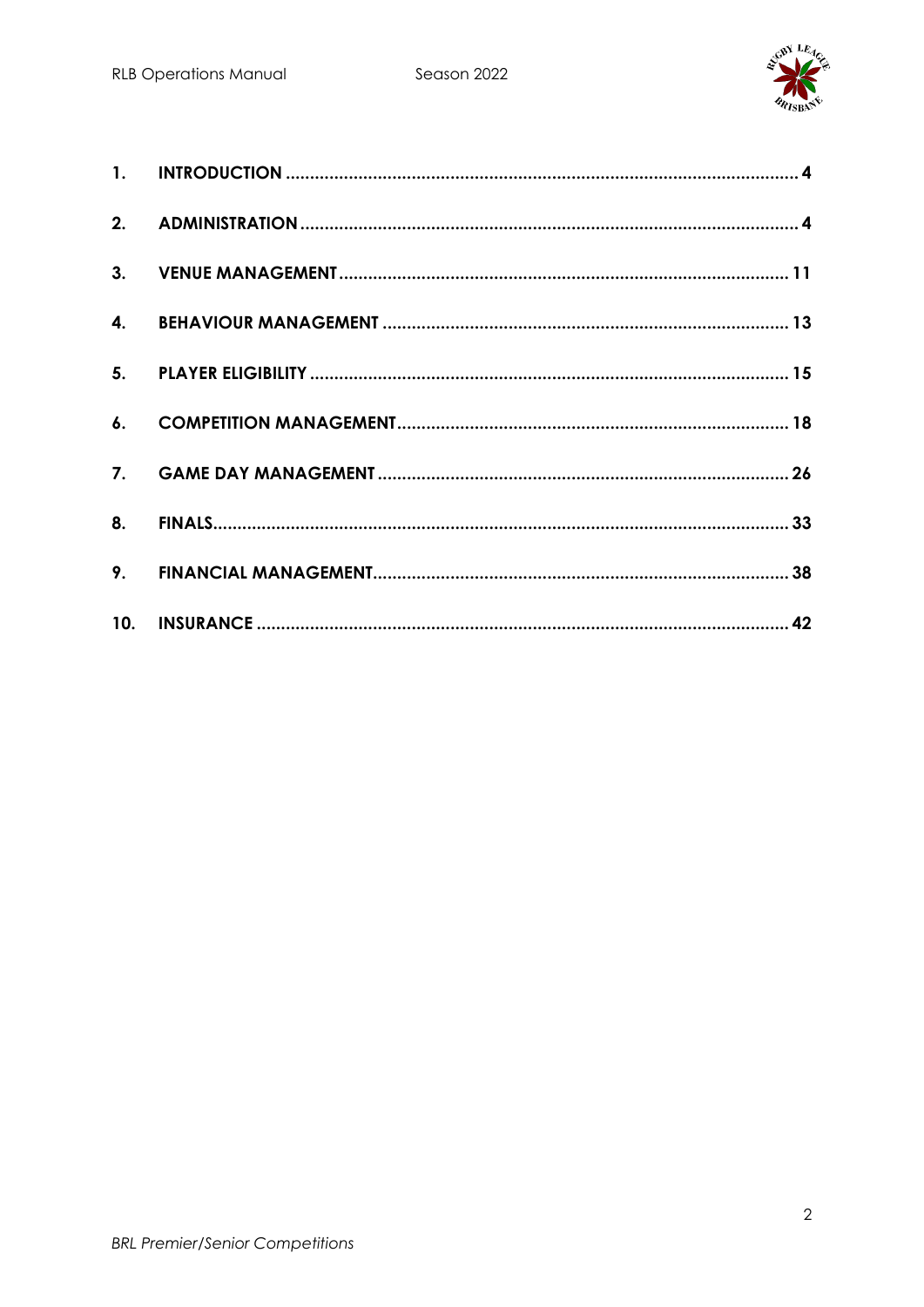

### FOREWORD

This 2022 Operations Manual supersedes all previous versions and is a reference for all persons involved in the day-to-day management, administration, coaching, playing, and officiating of all Rugby League Brisbane (**RLB**) Clubs affiliated with the Queensland Rugby League (**QRL**), South-East Queensland (**SEQ**) Region and RLB. This includes

| management committees,                                                   |
|--------------------------------------------------------------------------|
| development staff,                                                       |
| team officials (including coaches, managers, and on-field support staff) |
| duty officials                                                           |
| players, and                                                             |
| spectators.                                                              |

Only the RLB Board can amend this document. All amendments will be issued under covering RLB Area Manager's Memo. The rules detailed in this document will be operative and enforced for all rulings and proceedings from the date of issue.

### REFERENCE DOCUMENTS

[Rules of the Queensland Rugby Football League Limited](https://www.qrl.com.au/clubhouse/resources/rules-and-policies/qrl-rules/)

[Constitution of Rugby League Brisbane Limited](https://781a37eb-2439-4df7-8027-996dae519650.filesusr.com/ugd/a0779d_c46347eb000a4b36b6f572cc108a07c2.pdf)

[Working with Children \(Risk Management and Screening\) Act 2000](https://www.legislation.qld.gov.au/view/pdf/inforce/current/act-2000-060)

[NRL Policies and Guidelines](https://www.playrugbyleague.com/policies/)

[NRL Laws of the Game](https://www.nrl.com/siteassets/operations/the-game/nrl-international-laws-of-the-game-2020.pdf)

[NRL Code of Conduct](https://www.playrugbyleague.com/media/9949/2020nrl-dev19_code_of_conduct_v4.pdf)

[Associations Incorporations Act 1981 \(Qld\)](https://www.legislation.qld.gov.au/view/pdf/inforce/current/act-1981-074)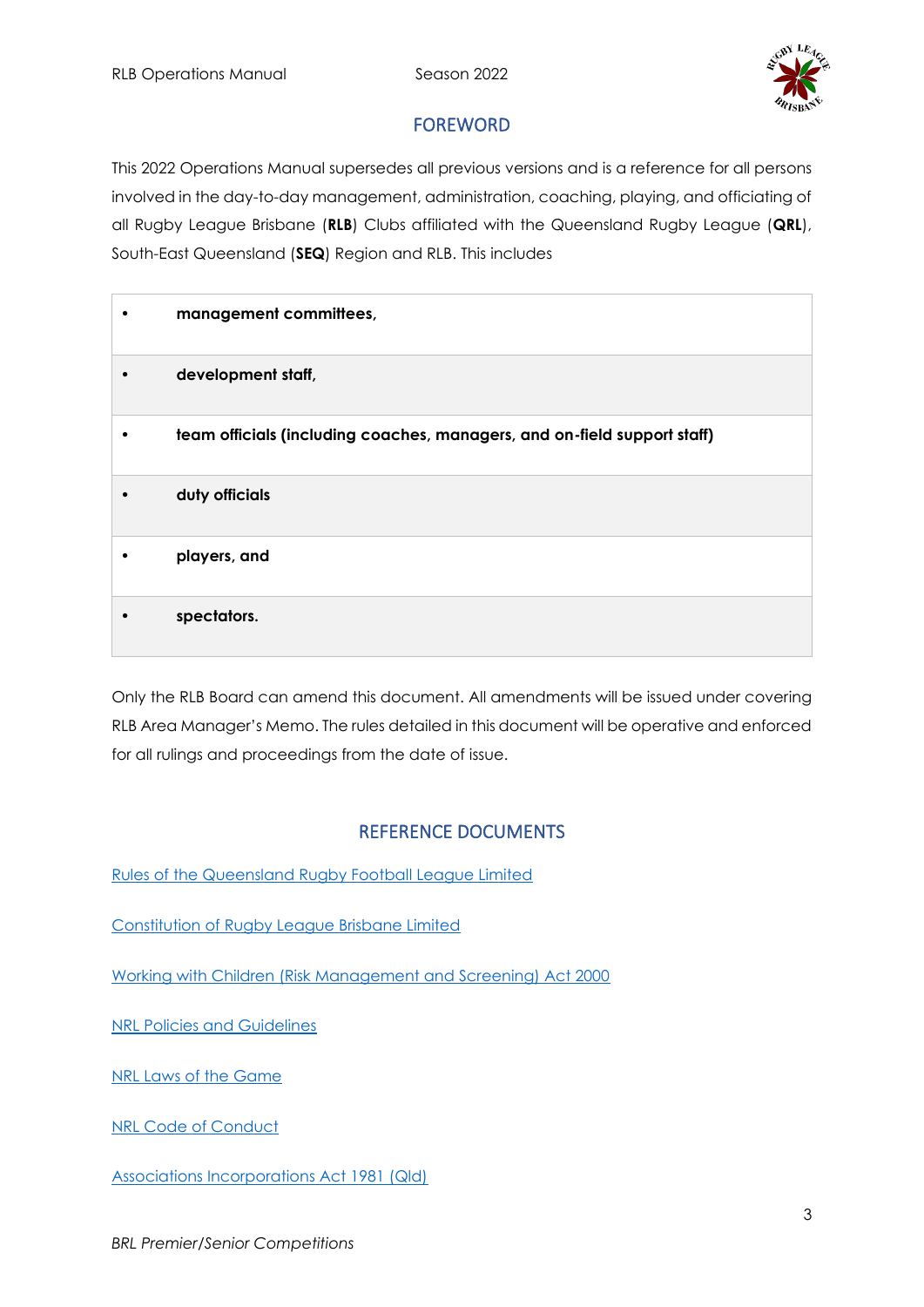

# <span id="page-3-0"></span>**1. INTRODUCTION**

The Rules of the Queensland Rugby Football League Limited (**QRL Rules**), as amended from time to time, provide the framework under which all Rugby League is administered within the State of Queensland.

The rules detailed within this operation manual are to supplement the QRL Rules and to ensure the common interpretation and consistent application across all Rugby League Clubs affiliated with RLB.

The rules detailed in this operation manual have been written in good faith; however, the RLB Board of Directors reserves the right to modify or override any rule that unintentionally hinders or favours any affiliated Club, their officials, players, and staff.

Should any information within this document conflict or contradict any of the QRL Rules, then the QRL rule as documented within the Rules of the Queensland Rugby Football League Limited (as amended from time to time) will have precedence. Please notify in writing the RLB Area Manager (or nominee) of any such issues.

# <span id="page-3-1"></span>**2. ADMINISTRATION**

### 2.1Affiliation

- 2.1.1 RLB requires each Club to submit/lodge with the League specific information/forms by specified due dates within a football year.
- 2.1.2 Failure to comply with lodgement of forms by the nominated due date may result in a fine imposed by RLB to the Club.
- 2.1.3 Additionally, RLB Board has the right to refuse an application for affiliation if the Club:
	- **has failed to meet its financial obligations with the RLB or the region; and/or**
	- **is in breach of any QRL or sub-ordinate rule and has failed to remedy the breach within a reasonable amount of time.**

2.1.4 In addition, any other grounds determined by the Region and/or RLB Board for rejection of an affiliation application from a Club, should that Club then not complete and lodge an affiliation application for the following year by the date specified in the application, RLB Board shall be entitled to reject such application.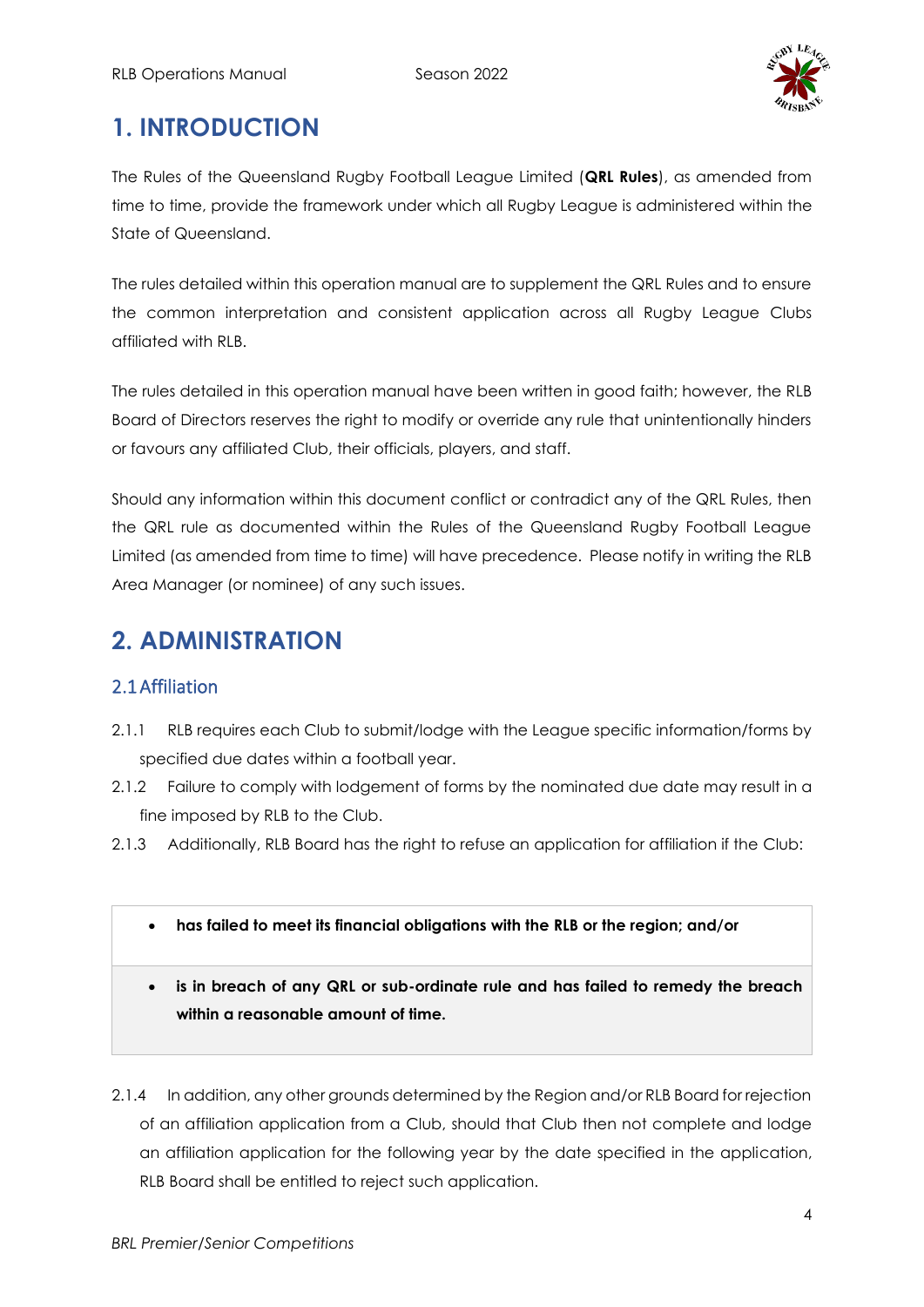

#### 2.2Child Protection

2.2.1 RLB adopts the Risk Management Program/Blue Card Policy. Refer to [Queensland](https://www.qld.gov.au/law/laws-regulated-industries-and-accountability/queensland-laws-and-regulations/regulated-industries-and-licensing/blue-card/organisations/update-details)  [Government Blue Card Services](https://www.qld.gov.au/law/laws-regulated-industries-and-accountability/queensland-laws-and-regulations/regulated-industries-and-licensing/blue-card/organisations/update-details)

#### 2.3Integrity – Anti Doping

2.3.1 All participants within RLB are bound by the League's Anti-Doping Policy and participants must be aware of their obligations and the rules that apply to them. Refer to [NRL Anti-Doping Policy](https://www.nrl.com/siteassets/operations/documentation/the-leagues-anti-doping-policy.pdf)

#### 2.4Heat Policy

- 2.4.1 A common-sense approach must be applied with consideration to the comfort and well-being of all individuals, including participants and officials. For further information, refer to [NRL Heat Guidelines.](https://www.playrugbyleague.com/media/1936/heat-guidelines_with-changes1.pdf)
- 2.4.2 If the prevailing weather conditions necessitate some relief from the normal playing conditions, the following concessions may apply:
	- **All matches must have a compulsory "drinks-break"**
	- **Referees will call one (1) minute "timeout" period halfway into each half to allow players to take a fluid break**
	- **Players will remain on the field and may only be tendered to by trainers.**
	- **No Coaching Staff shall be permitted on the field during the "time-out period.**
	- **The Sports Trainers/Trainers National Accreditation Scheme [On Field Policy](https://www.playrugbyleague.com/media/4916/nrl-on-field-policy_v4_0.pdf?_ga=2.200069165.285067718.1616240900-1105502845.1611784090) will be relaxed so that all trainers may carry water.**
	- **The half-time interval may be extended and shall be done so after consultation of both match and team officials.**
	- **In the event of severe heat conditions, the commencement of a match may be delayed.**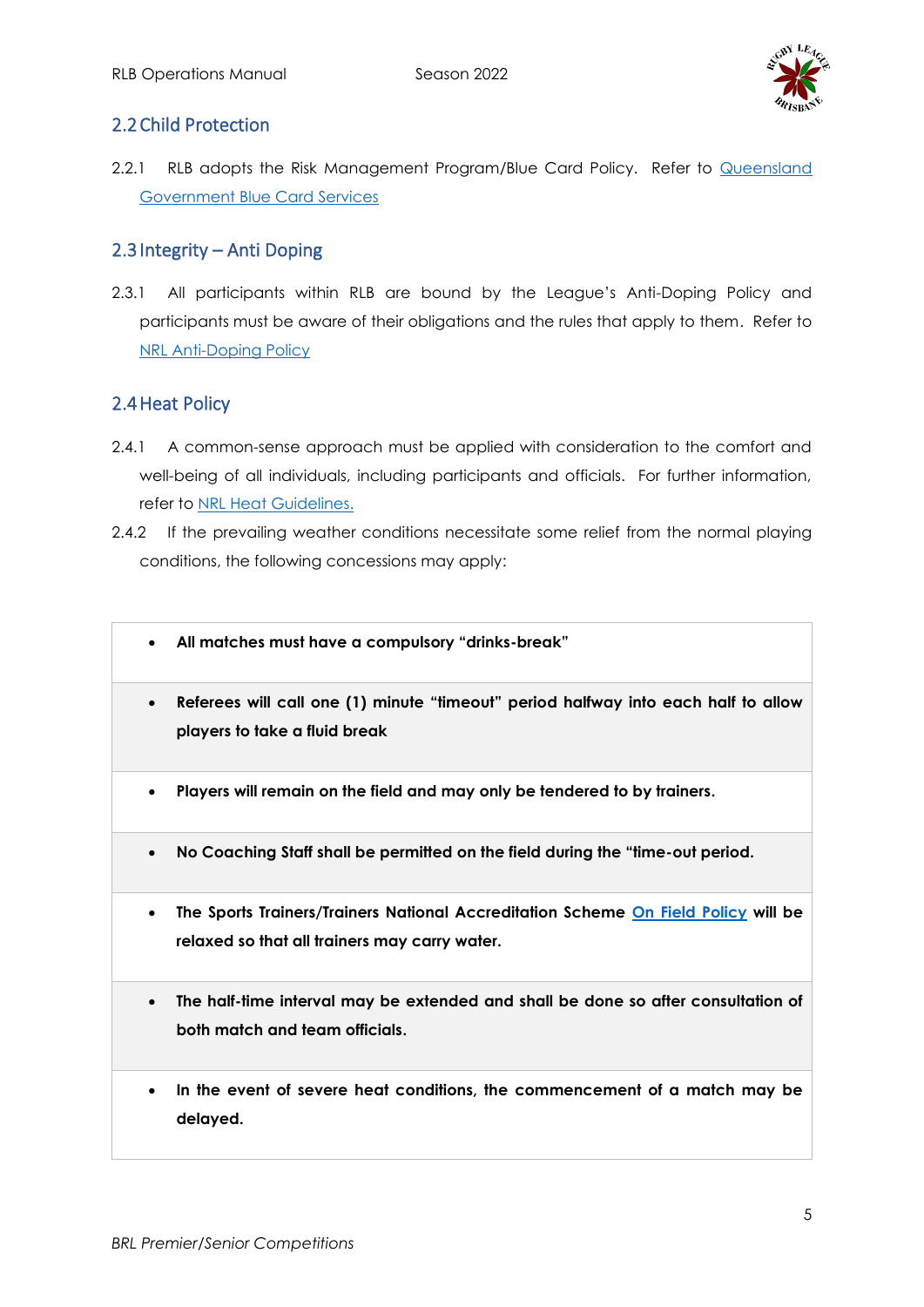

### 2.5Player's Equipment

- 2.5.1 All Clubs must submit their playing strip design to the RLB Office for approval prior to production. Jerseys must be manufactured in accordance with the QRL Brand Guidelines and relevant to the Season Year Competition.
- 2.5.2 All players must wear the complete uniform jersey, shorts, and socks as registered by the Club and approved by the RLB. A player's normal gear shall consist of:
	- **A numbered Jersey,**
	- **A pair of shorts,**
	- **Long Socks, and**
	- **Studded Boots and/or shoes.**
- 2.5.3 Protective equipment refers to shoulder pads, arm bands, rib covering, head gear and hip pads. Protective equipment may be worn provided it contains nothing of a ridged nature. The use of gloves or mittens is prohibited.
- 2.5.4 All visible body jewellery must be removed, and non-visible jewellery must be taped. Players with beads in their hair must remove them or must wear head gear which covers the beads.
- 2.5.5 The practice of 'knotting' (pulling together and tying a knot in the jersey) or 'bundling' (pulling together in a bundle or tail and taping) as a method for tightening the fit of a Rugby League jersey is prohibited.

### 2.6Non-Standard Equipment

- 2.6.1 Non-Standard or modified equipment must first be approved for use by the RLB Area Manager (or nominee) before that item maybe used by a player in a match.
- 2.6.2 The referee may order a player to remove any item or any part of his/her equipment that may be considered dangerous. The player shall not be allowed to take any further part in the match until the item or equipment is removed.
- 2.6.3 The Match Officials should check all equipment (field and player) prior to the commencement of each match.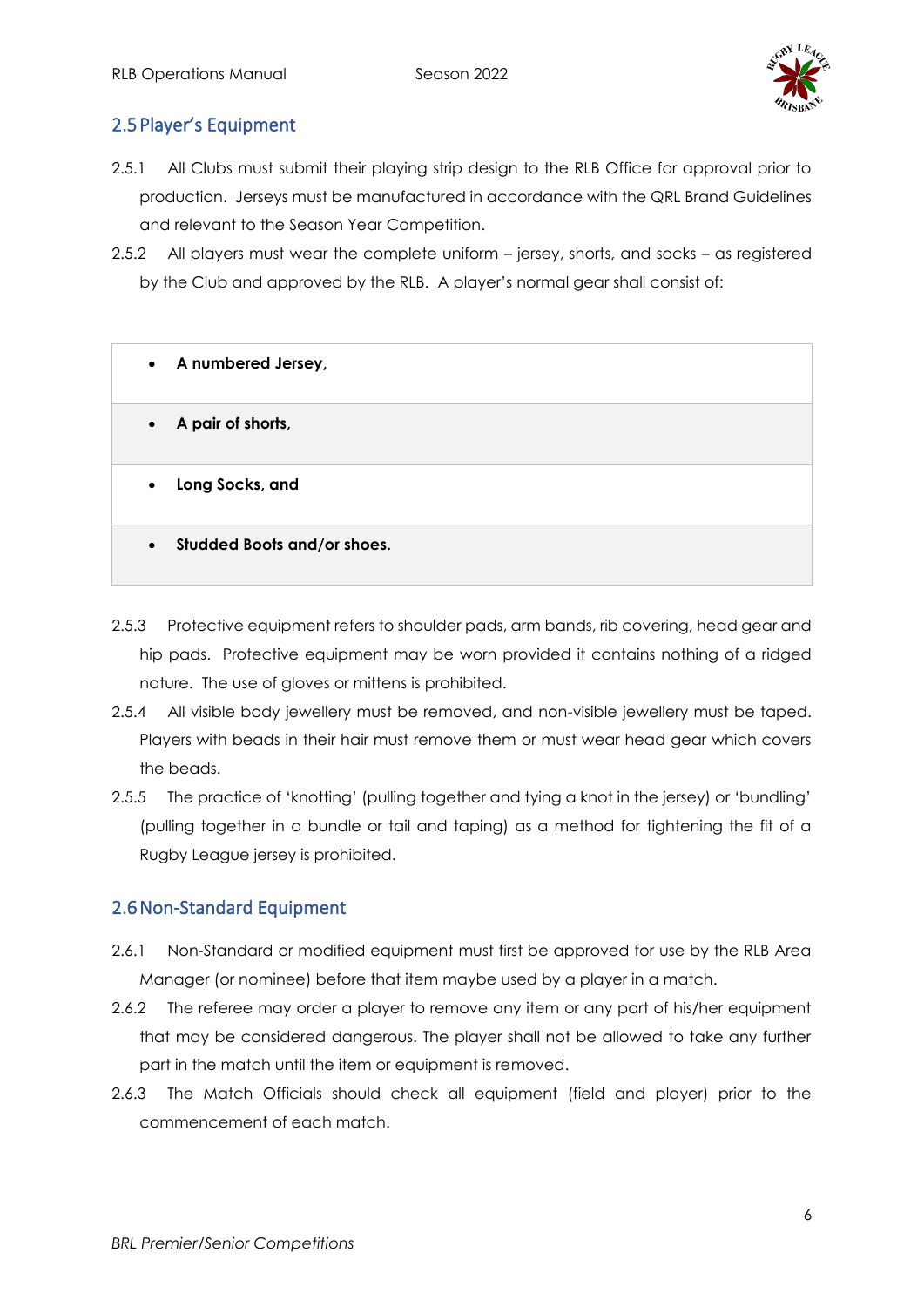

#### 2.7Sponsors Logo

2.7.1 All approved RLB sponsorship logos are required to be sublimated onto all jerseys for affiliated Clubs who are entering the RLB Competitions for the season. The preferred position for the logo is the left sleeve.

#### 2.8Compression Garments

2.8.1 A player may wear compression garments provided it does not:



2.8.2 Full – length compression garments are not permitted unless approved by the RLB Area Manager (or nominee). The colour of the garment may only be black. Branding and/or logos other than the garment manufacturer's logo is not permitted.

### 2.9Registration

- 2.9.1 All registrations (existing and new players) must be completed online via [MySideline.](https://profile.mysideline.com.au/register/) Strict control measures are in place to ensure the information uploaded in the online registration are not accessible to any persons other than:
	- **A Club President, Secretary or Registrar and/or**
	- **The RLB Area Manager (or nominee).**
- 2.9.2 All players participating in RLB administered rugby league matches must be registered with a Club affiliated with the QRL before participating in training, trial matches and/or RLB premiership fixtures.
- 2.9.3 New players to a Club are not covered by Insurance and must not be allowed to participate in training, trial matches and RLB Premiership fixtures until the registration process has been completed.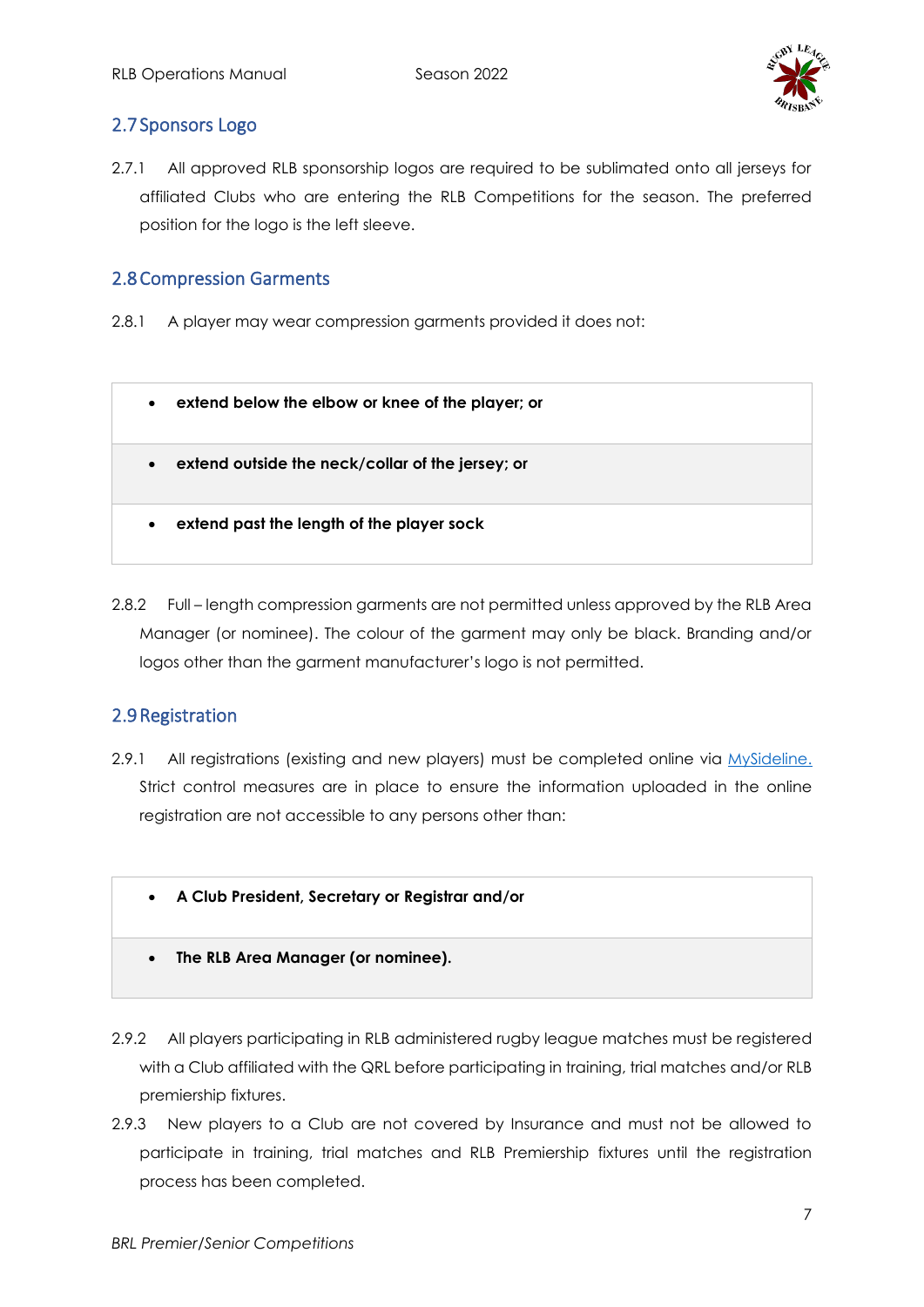

- 2.9.4 A player is deemed to be registered/re-registered with a Club and may train and participate in training, trial matches and RLB premiership fixtures after the following has been actioned:
	- **The relevant player online registration has been duly completed.**
	- **Acknowledgement and acceptance of statements and information pertaining to the registration/re-registration of a player; and**
	- **A current photograph and/or proof of age document of the player has been uploaded to the MySideline.**

### 2.10 Proof of Age

- 2.10.1 An approved 'Proof of Age' Document must be supplied by a player to a Club. The following documents are considered acceptable by RLB:
	- **An Original Birth Certificate.**
	- **An Extract of a Birth Certificate.**
	- **A Current Driver's Licence/18+ Card; and**
	- **A Current Passport**
- 2.10.2 A copy of the document must be uploaded to the player's data card in [MySideline](https://profile.mysideline.com.au/register/) including the document number.
- 2.10.3 All Clubs must upload a recent photograph of every registered player to [MySideline.](https://profile.mysideline.com.au/register/) This photograph must not be altered in anyway.
- 2.10.4 RLB Seniors players over forty (40) years of age must refer to **QRL Rule 4.1.16 Medical [Clearance](https://www.qrl.com.au/contentassets/fe165f50b22a4557bddabb6ca8e9d0a2/2021-part-4--review-261121-final.pdf)**

### 2.11 Transfers and Clearances

2.11.1 Players may transfer to an accepting RLB Club from the following: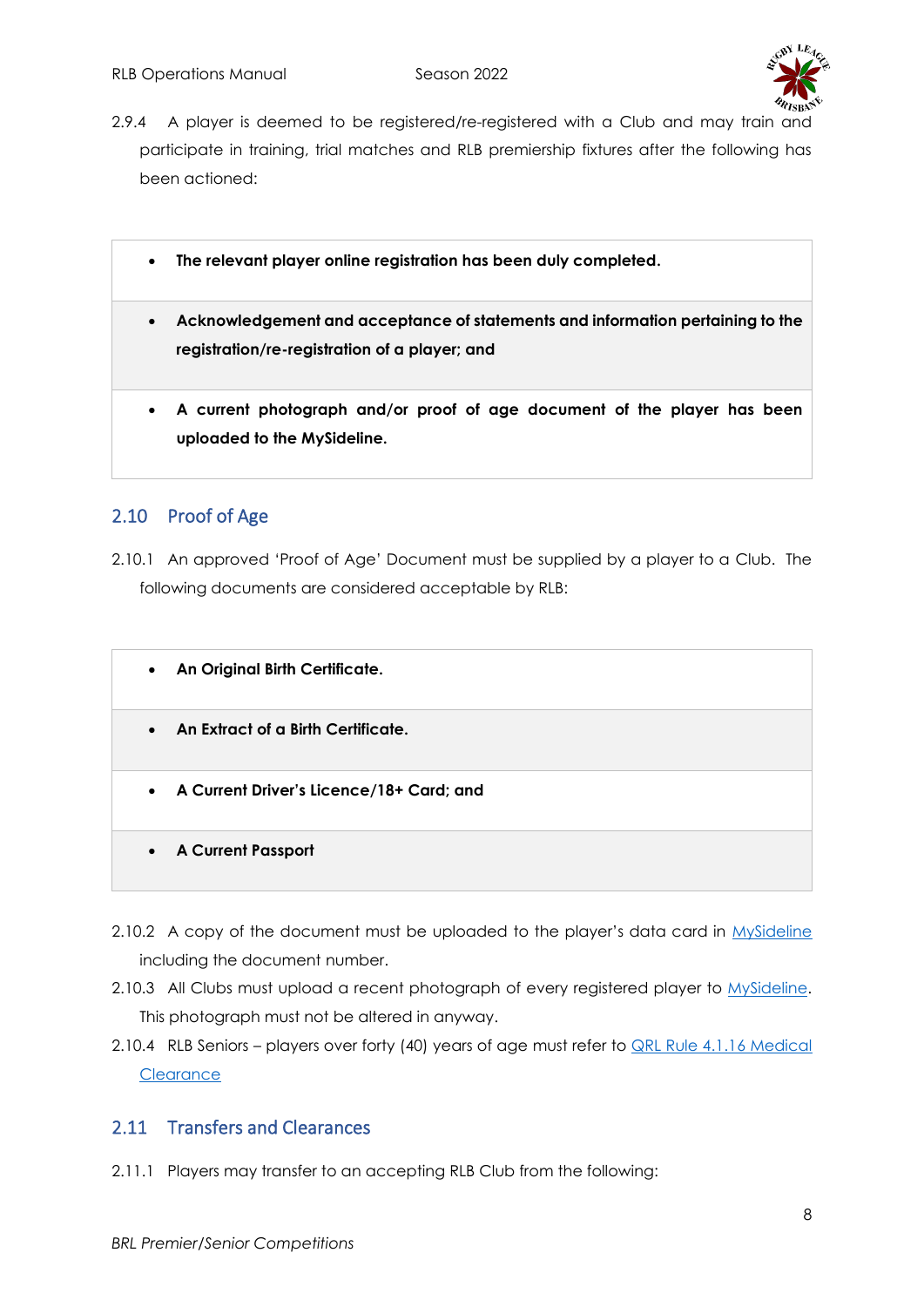

- **A QRL Affiliated Club (QRL Rules Part 4 –** [4.1 Players](https://www.qrl.com.au/contentassets/fe165f50b22a4557bddabb6ca8e9d0a2/2021-part-4--review-261121-final.pdf) **is applicable)**
- **An Interstate Club**
- **A New Zealand Club (refer to** [International Clearance Form](https://www.playrugbyleague.com/play/international-clearance/)**)**
- **An International Club (on the condition a National Rugby League Clearance Certificate is provided)**

2.11.2 Requests to change Clubs will be granted by the releasing Club provided that:

- **The player has no outstanding financial obligation to the releasing Club**
- **The Club is responsible for collecting registration fees by 30 June of the football year. If Fees are not collected by the Club by 30 June – it will be deemed the Club will carry the financial burden of the unpaid fees; and**
- **The player is not currently serving a suspension by the Club and/or RLB.**
- 2.11.3 The RLB may overturn any decision of a Club in not approving a request to change Clubs if, in the opinion of the RLB Area Manager (or nominee), the denial was not for a reason listed above.
- 2.11.4 Where a team becomes defunct, any players from that team may, upon application, be granted a transfer without being subjected to **QRL Rules part 4.** A Club with more than one team must withdraw the lower/lowest graded team.
- 2.11.5 Where an application to change Clubs is unreasonably delayed or refused, the transferor Club's approval may be dispensed with and approved by RLB.

### 2.12 Permit Registration

2.12.1 Permit registration of players will be allowable between Clubs/teams that have approval from RLB Area Manager (or nominee). However, Permit registration is not allowable between Clubs/teams playing in the same division/grade.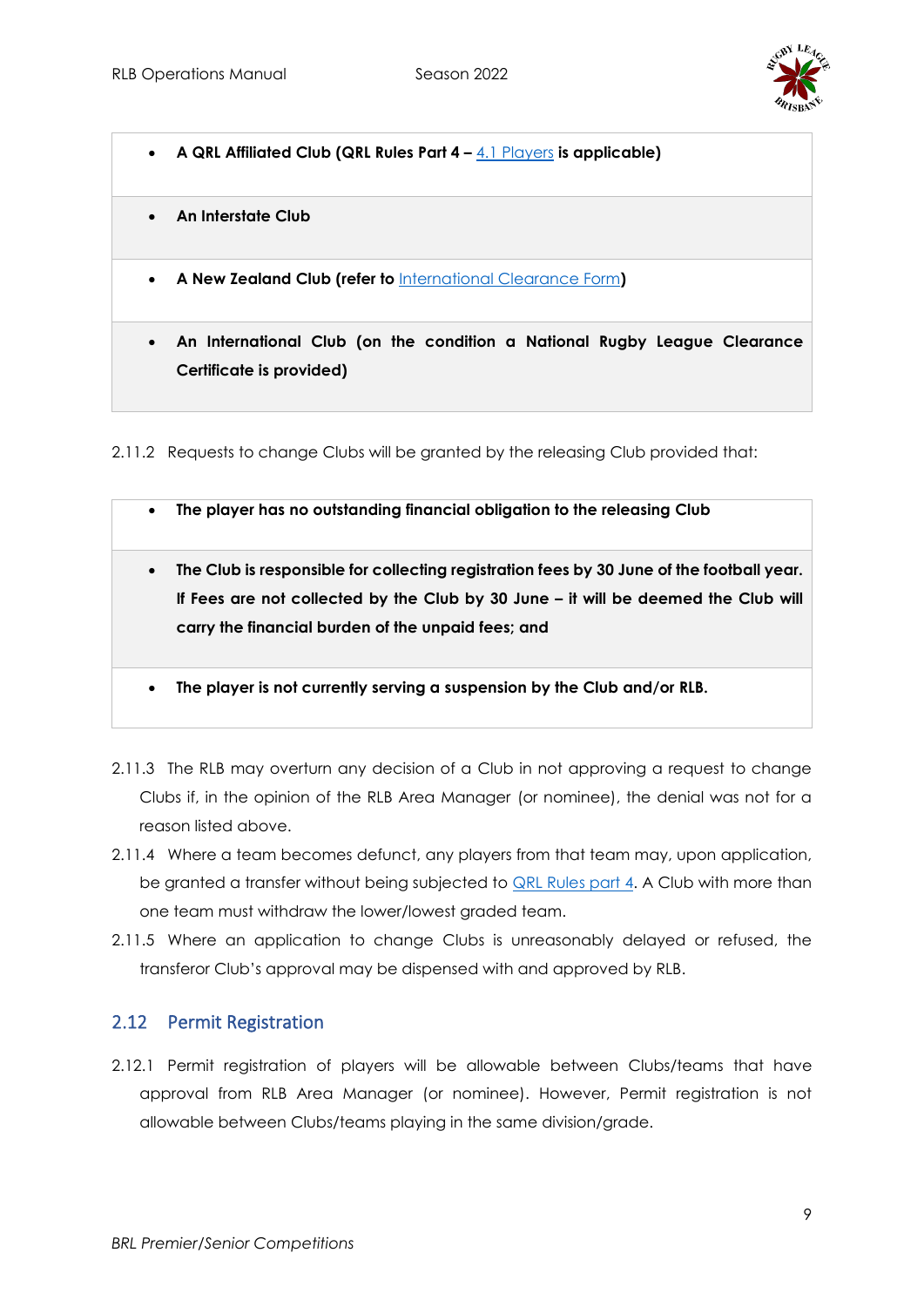

**Permit registered players playing down may only play one (1) division down –** *i.e., an Hostplus Cup Club registered player may only play with the affiliated Club in the RLB Premier Grade Competition and not in any lower division.* **Exception to this would be for an underage player.** 

2.12.2 A provision will be in place for individual consideration by the RLB Management for dual registration of any player. Such consideration is to be made in writing and be lodged with the RLB Area Manager (or nominee).

# 2.13 Train and Trial Only

- 2.13.1 RLB permits trial and train to temporarily register a new player to the game and/or a player new to the geographical area of the Club. **Train and Trial Forms** must be completed in full, signed and submitted within three (3) days to the RLB Office. They are not to be used as part of any recruitment process.
- 2.13.2 The form covers a player with normal QRL insurance whilst training or playing in trial matches up and until 28 February of the current football year. It does not cover players for fixture matches.
- 2.13.3 A player must be fully registered to take the field in any RLB Premiership fixture. Any player registered to a previous Club must be fully registered by 28 February of the current football year prior to training and/or playing.

### 2.14 Team Nomination

- 2.14.1 Affiliated Clubs must nominate using the approved RLB process and should be submitted prior to closing deadlines. Clubs must nominate the number of teams in each division/age group and the proposed Competition grade in which they will field teams.
- 2.14.2 Clubs will be invoiced individually for their team nominations.
- 2.14.3 Each team nominated in the RLB Competition must have the following team officials:

#### • **An accredited and registered coach.**

- **An accredited and registered League Safe (Yellow Shirt).**
- **An accredited and registered League First Aid – (Under 6 to Under 15).**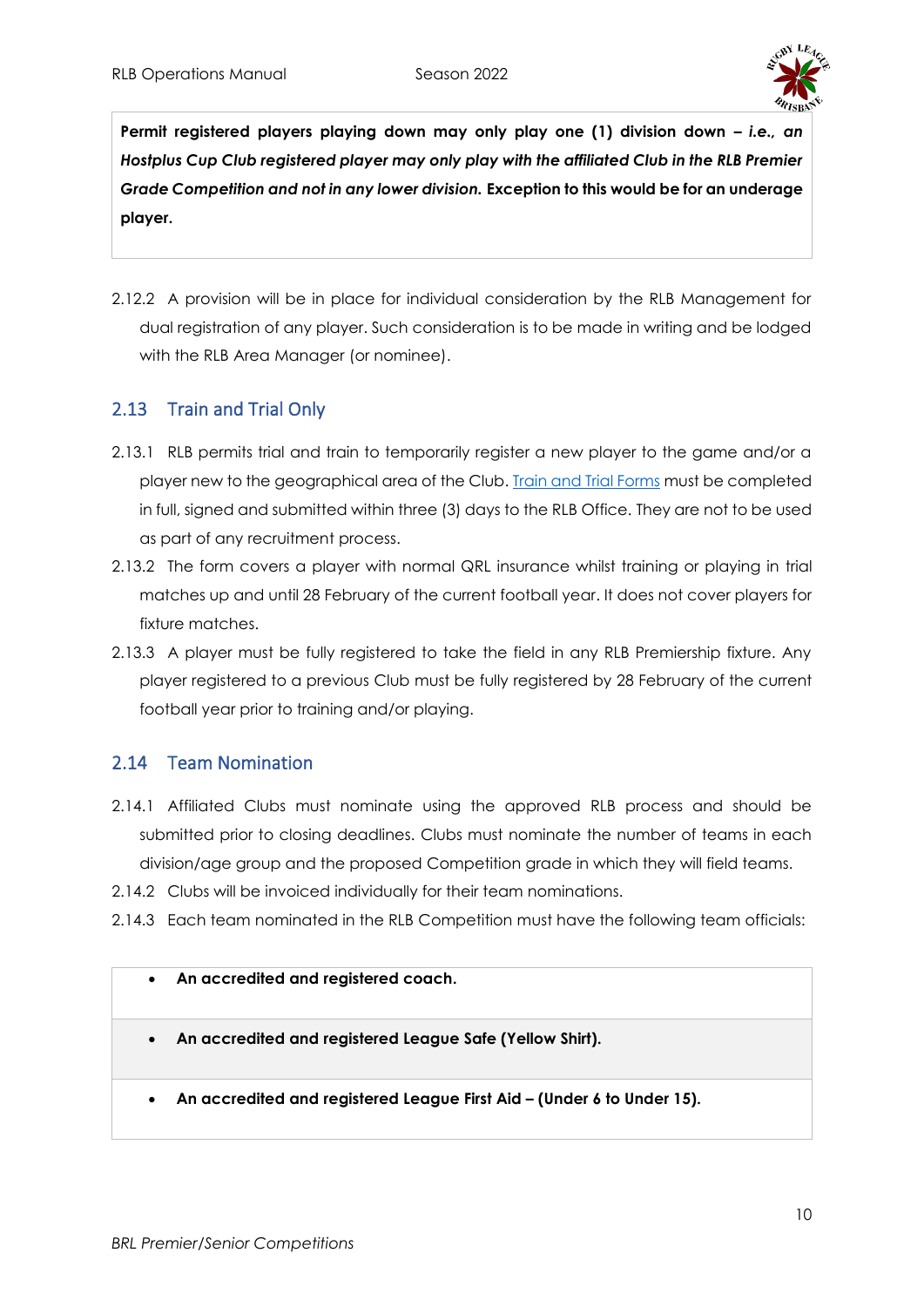

- **An accredited and registered Level 1 Sports Trainer – (Under 16 to Opens).**
- **A qualified registered touch judge – (U13 to Opens)**
- 2.14.4 A Team Manager may also fulfil one of the roles listed above.
- 2.14.5 Nominated League Safe and Sports Trainers must nominate and successfully complete the relevant course prior to their first team fixture (including trials).
- 2.14.6 Nominated coaches and/or assistant coaches must nominate and complete the relevant online modules prior to their first team fixture (including trials). Face-to-face components of their accreditation must be completed before **June 30 of the current football year**.

# <span id="page-10-0"></span>**3. VENUE MANAGEMENT**

### 3.1Facilities

- 3.1.1 RLB will review all Club playing venues on an annual basis to confirm compliance with these rules, particularly regarding player facilities.
- 3.1.2 The Club shall ensure that the venue nominated to host a Competition match is presented in an appropriate manner and has adequate security engaged in the interest of the comfort of the public and the welfare of match officials.

#### **For further information - refer to [NRL Facilities Guide](https://www.playrugbyleague.com/media/1941/nrl-preferred-facility-guidelines.pdf)**

#### 3.2Ground Markings/Dimensions

3.2.1 RLB adopts NRL recommended ground markings/dimensions for all levels of Competition**.** 

#### **Juniors (6-12) refer to [Junior League Laws.](https://www.playrugbyleague.com/laws-of-the-game-community/junior-league-laws-6-12s/)**

**Junior International (13-18) and Seniors (19+) refer to [International Laws.](https://www.playrugbyleague.com/laws-of-the-game-community/international-13splus-laws/)** 

#### 3.3Warm Up Area

3.3.1 The home team shall ensure a safe, secure and suitable area is provided for warm up.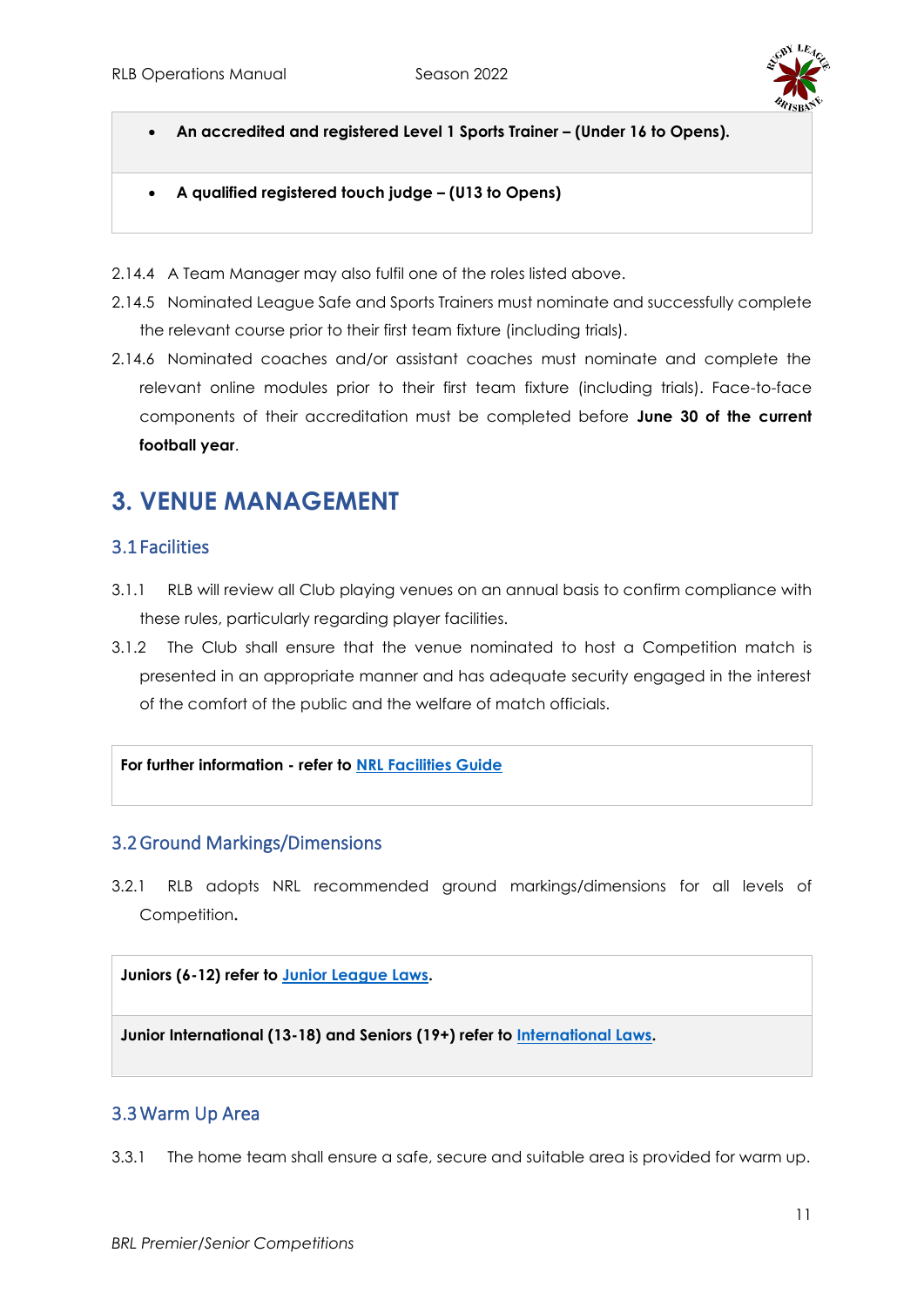

### 3.4Lighting Standards

3.4.1 The following lighting standards shall be required for training and competition matches:

| <b>Ball and Physical Training</b>                                 | 50 LUX  |
|-------------------------------------------------------------------|---------|
| Local Club Competitions and Match Practice (Local Club Standards) | 100 LUX |

**For further information, refer to [NRL Facilities Guide.](https://www.playrugbyleague.com/media/1941/nrl-preferred-facility-guidelines.pdf)**

#### 3.5Field Equipment

- 3.5.1 The Match Officials should check all equipment prior to the commencement of each match.
- 3.5.2 A kicking tee may be used provided it is a product that is licenced and displays the logo of the QRL, NSWRL or NRL. Such tees may be used for kicks at goal and starts or restarts of play from the 50m line.
- 3.5.3 The following is the minimum acceptable field equipment:

<span id="page-11-0"></span>

| <b>Goal Post Pads</b>   | shall be a maximum width and depth of 50cm and shall comply with<br>the Brand guidelines relevant to the year of Competition.                            |
|-------------------------|----------------------------------------------------------------------------------------------------------------------------------------------------------|
| <b>Corner Post Pads</b> | may be no wider than the width of the touch line and shall comply with<br>the Brand guidelines.                                                          |
| <b>Corner Posts</b>     | shall be placed at the intersection of each touch line and goal line. The<br>posts shall be of non-rigid material and shall not be less than 1.25m high. |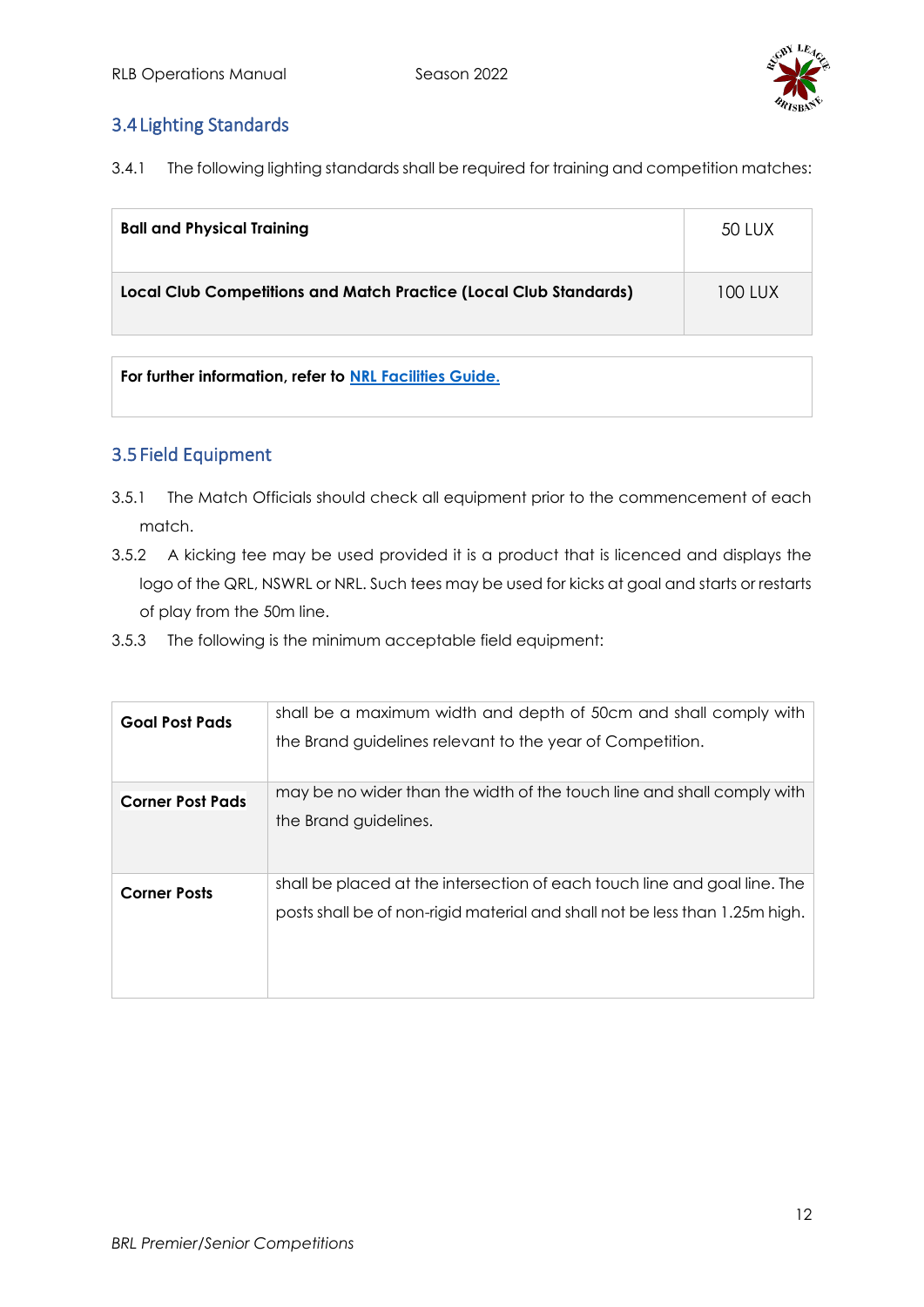

# **4. BEHAVIOUR MANAGEMENT**

# 4.1Code of Conduct

4.1.1 RLB adopt the [NRL Code of Conduct.](https://www.playrugbyleague.com/media/9949/2020nrl-dev19_code_of_conduct_v4.pdf) It provides all participants - players, parents, coaches, referees, spectators, and officials – with simple rules that assist in delivering a safe and positive environment to everyone involved in the game.

# 4.2Dismissed Players

- 4.2.1 The match referee has the discretion to suspend for ten (10) minutes or to dismiss a player for 'on field' misconduct.
- 4.2.2 A player receiving a period of temporary suspension by the referee shall immediately leave the field of play and shall be met at the sideline by an official from the host Club and escorted to the designated 'sin bin' area. The player shall remain in that area until the end of the temporary suspension period.
- 4.2.3 The time of temporary suspension shall be ten (10) minutes and is for playing time only and shall commence after the referee signals time-on and/or when play recommences. Suspended time does not include the half-time break and shall cease at the end of the first period and resume upon the commencement of the second period.
- 4.2.4 If more than one player receives temporary suspension from the one incident, the players' temporary suspension shall be equal and shall be entitled to return to the field of play together after the completion of their suspension.

**Hosting Clubs – it is recommended to have two (2) separate sin bin areas to avoid further issues in the event players from opposition teams are sent to the sin bin at the same time.** 

- 4.2.5 Players re-entering the field of play from the sin bin shall do so from an onside position after reporting to the Touch Judge.
- 4.2.6 Any player permanently dismissed from the field (i.e., sent-off), must immediately return to their team's dressing room and change out of their playing uniform. Under no circumstances can a dismissed player return to the players' bench unless it is outside the area bounded by the fence surrounding the playing area.

### 4.3Referee Incident Report

4.3.1 The referee shall complete a Referee Incident Report immediately after the completion of the match and shall lodge the form with a nominated representative of the Club of the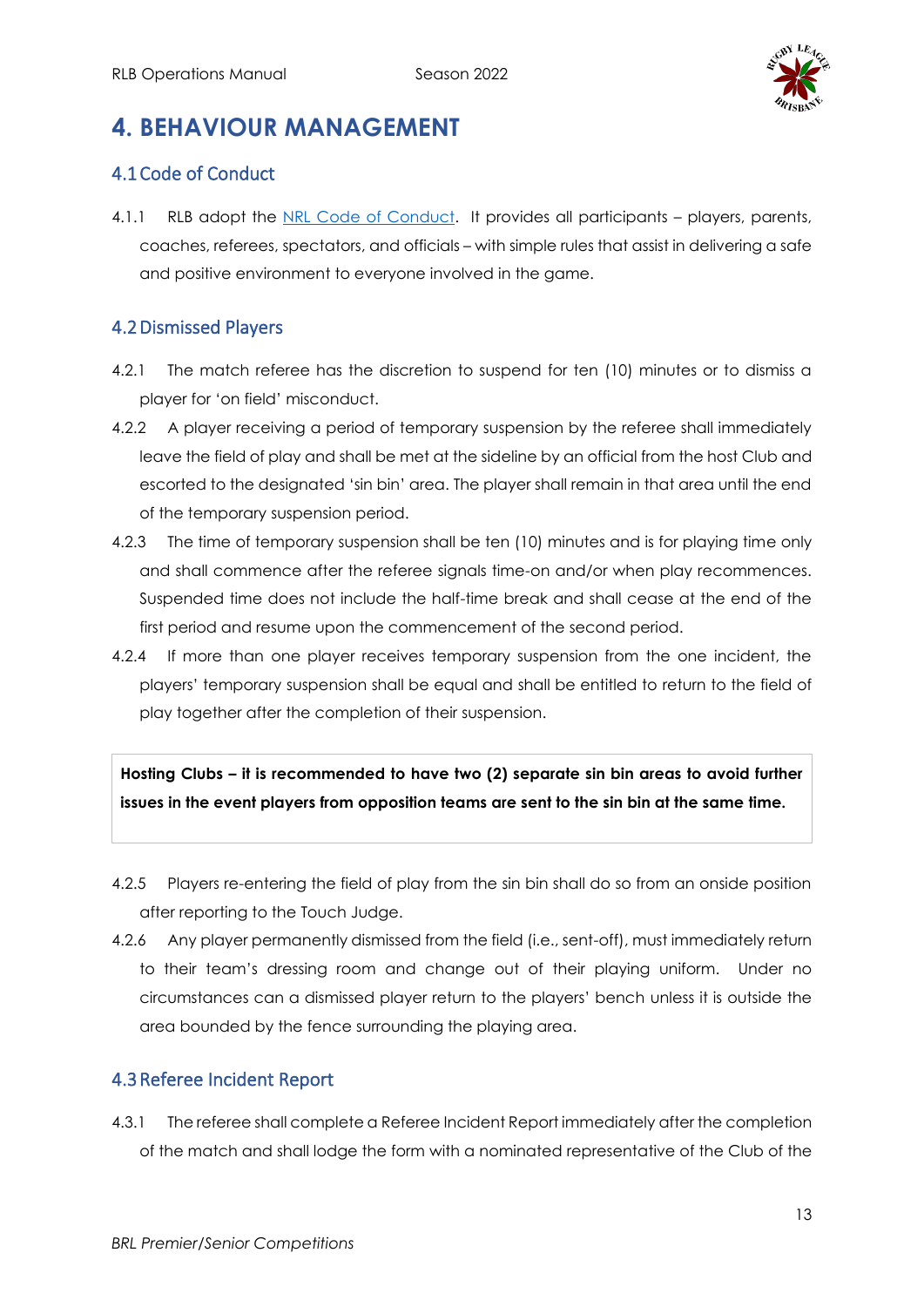

dismissed player, Brisbane Rugby League Referee's Association (**BRLRA**) secretary and the RLB Area Manager (or nominee) within 24 hours of the incident.

### 4.4Match Review Committee

- 4.4.1 RLB *Judicial* and *Disciplinary* Tribunals will be convened on the Thursday evening following each weekend round of fixtures at time and venue nominated by the RLB. All players appearing before the RLB Judiciary Tribunal will have their identity verified against the MySideline database.
- 4.4.2 [Major incidents](https://www.rugbyleaguebrisbane.com.au/_files/ugd/a0779d_2b4b212b6795419c9a89add91790d8b6.pdf) are to be immediately reported to the RLB Area Manager (or nominee).
- 4.4.3 Any registered player participating in any Competition under the jurisdiction of the QRL (including games sanctioned by the QRL) who is suspended by a MRC, Judiciary Tribunal or any other Disciplinary Tribunal must serve out the number of fixture games imposed upon that player in accordance with the Base Penalty Schedule. The player must not participate in any form (i.e., League Safe) in any match whilst serving that suspension.

#### **For further information, refer to [QRL Rules Part 5.](https://www.qrl.com.au/contentassets/5082282f19124e0cab5852f0b1815557/qrl-rules-part-5.pdf)**

# 4.5QRL Behaviours Campaign

- 4.5.1 RLB will adopt the Positive Environment Project (PEP) to improve behavioural issues. This will enforce the existing NRL Code of Conduct and provide tougher penalties to the Match Review Committee, Judicial and Disciplinary Tribunals.
- 4.5.2 The QRL Rules and Guidelines shall apply for all Judiciary procedures, Appeals and Disputes.

### 4.6Poaching of Players

- 4.6.1 RLB prohibits the poaching or enticing a player registered with any other rugby league club or team.
- 4.6.2 No coach, manager, official nor anyone associated with a junior rugby league football club or team, shall poach, or entice a player registered with any other rugby league club in Queensland. This means a player currently registered or registered in the immediate past season.

**Definition of "Poaching":** is defined as a direct approach to a player or an indirect approach through an agent to a player, by a coach or any official or anyone associated with a club,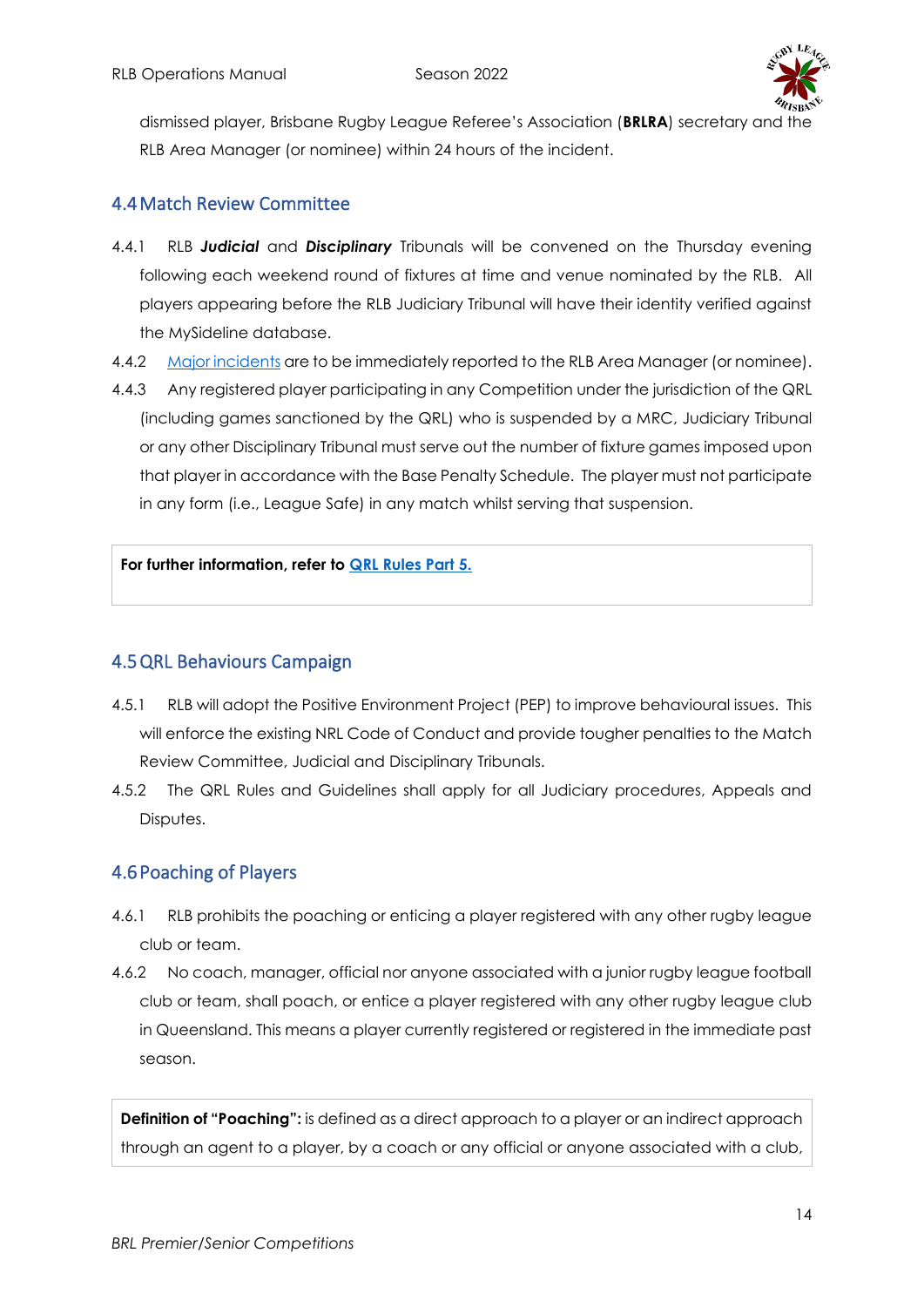

to entice that player to move from the club he/she is registered with to play for any other club in Queensland.

**Definition of "Enticement":** is anything offered to a player as an incentive to change clubs and that may include but is not limited to a promise of better playing conditions, free apparel, payment or promise of payment. Notwithstanding this definition, it is the actual approach to the player that constitutes a breach of the Rule.

**Penalty:** A coach found guilty of poaching a player will face a penalty, which may include suspension from participating in the game in any form. Any Club Official found guilty of poaching a player faces a maximum penalty of exclusion from holding any position in rugby league in Queensland.

# <span id="page-14-0"></span>**5. PLAYER ELIGIBILITY**

### 5.1Age – Junior Players

5.1.1 A player who has not attained the age of eighteen (18) years is not otherwise entitled to register under the rules as a Senior Player.

#### **For further information refer to QRL Rules Part 4 – [4.1.3 Age Eligibility](https://www.qrl.com.au/contentassets/fe165f50b22a4557bddabb6ca8e9d0a2/part-4--review-07022022.pdf)**

5.1.2 Any Club found to be playing an ineligible player may be fined for the match (or matches) in which the player took part. Loss of competition points may also be applied at the discretion of the RLB Area Manager (or nominee).

### 5.2Classification of Players

5.2.1 Every player within the RLB Senior Competitions will be classified as either a **core player** or **non-core player** and are subject to the rules relating to the movement of players. The following table represents the classification of players: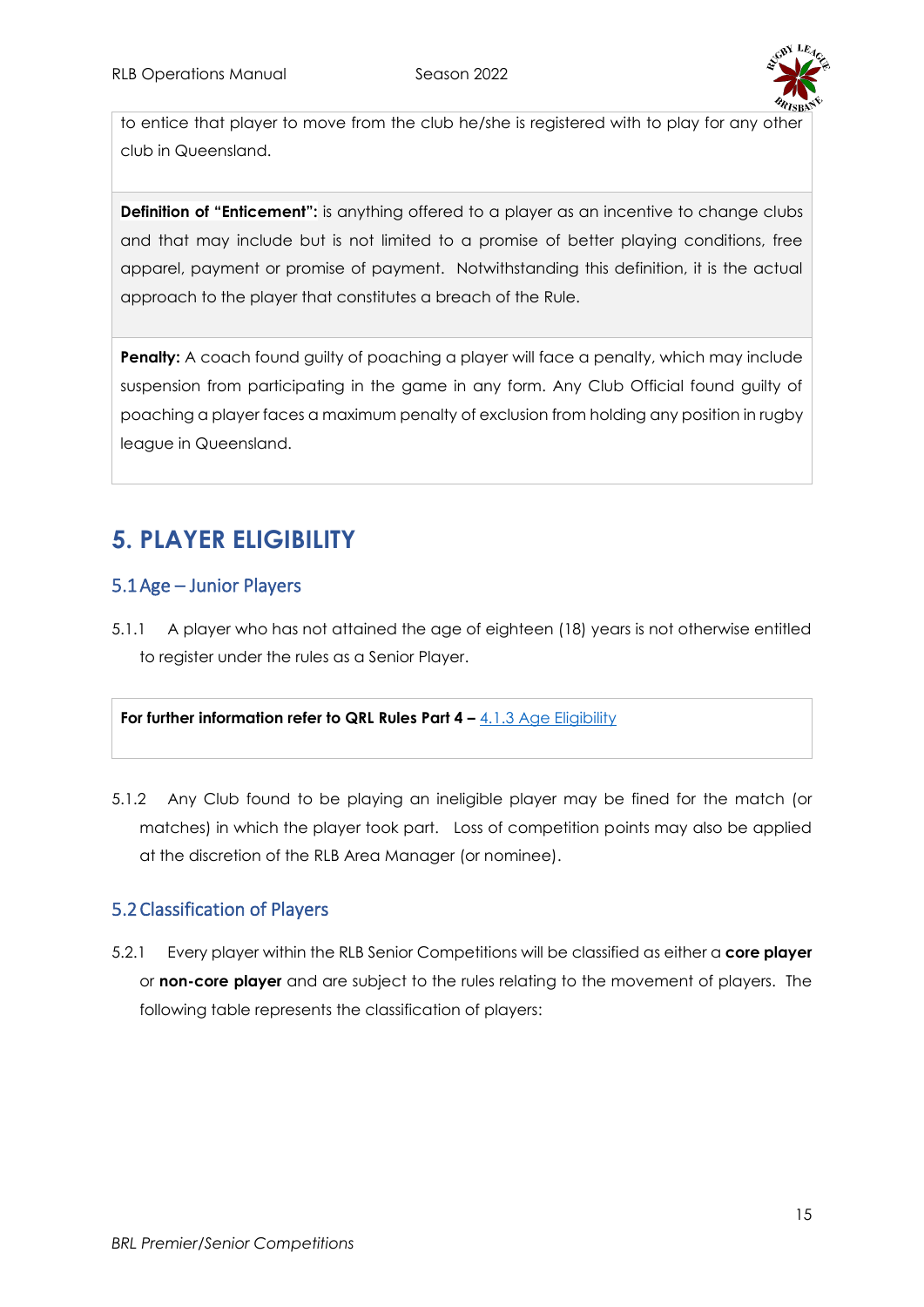



### 5.3BRL Premier Grade Clubs

- 5.3.1 All BRL Premier A Grade Clubs must submit their Hostplus Cup affiliate player list to RLB Area Manager (or nominee) prior to Round 1 of the season competition.
- 5.3.2 Clubs that have teams participating in both Premier Grade and RLB Senior Men competitions can have player movement between both competitions. During the season, a player is not permitted to play more than two (2) divisions below what they have played.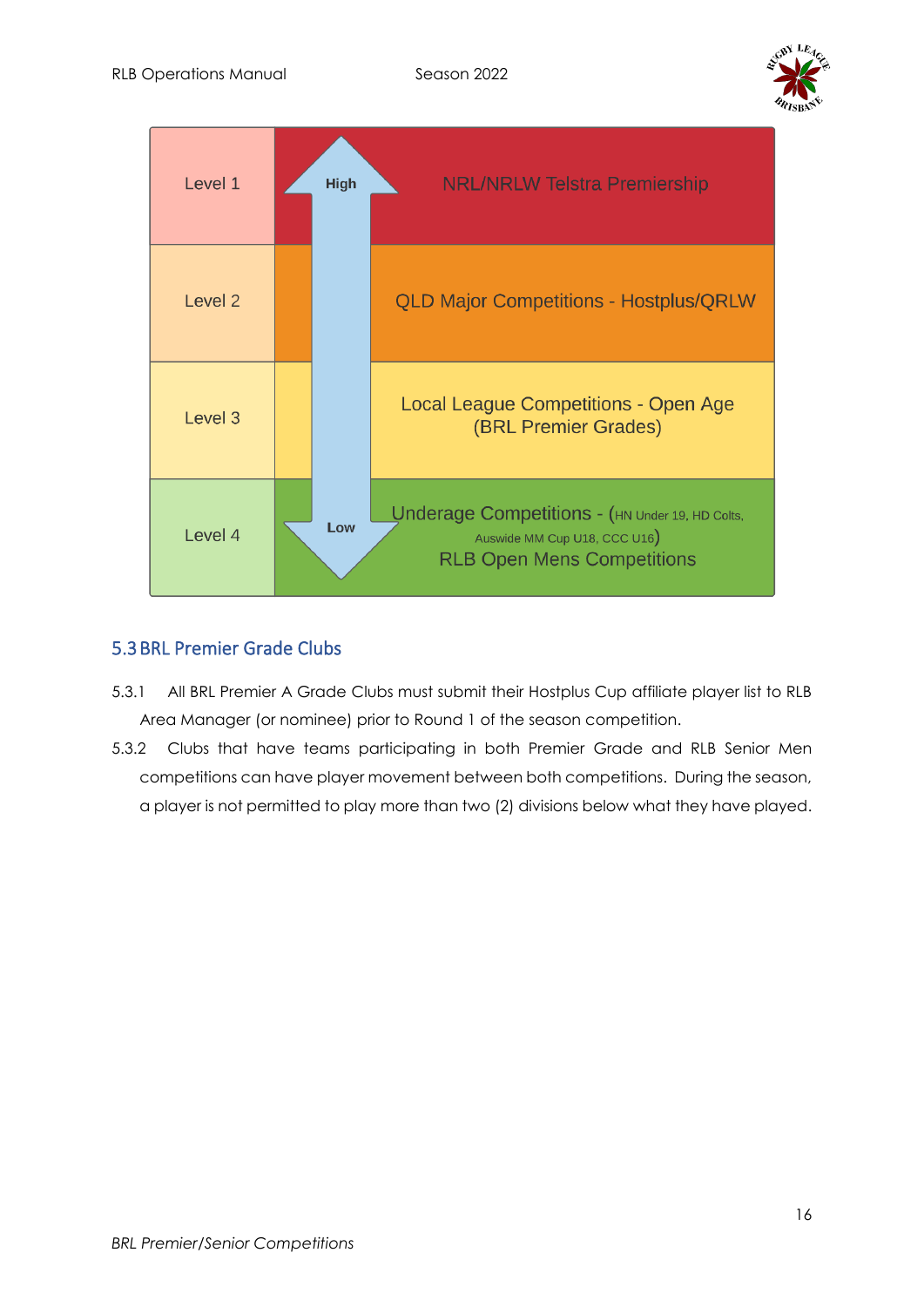



#### 5.4RLB Senior Men Clubs

- 5.4.1 RLB Senior Clubs with more than one (1) team across divisions will be required to submit a player grading register for each of its teams competing in the RLB Senior Competitions. A player's name must only appear on one (1) team list.
- 5.4.2 The register shall list a Club'[s core players and non-core players](https://www.rugbyleaguebrisbane.com.au/_files/ugd/a0779d_45185eab8fd94f889a766c0a4e38e32a.pdf) and are subject to the rules relating to the movement of players. *To replace a core player* – a written submission must be presented to the RLB Area Manager (or nominee) for determination.
- 5.4.3 *In the absence of a player grading register* the RLB Area Manager (or nominee) may determine a player's core/non-core status and their grading. Deliberate attempts to exclude players from the core player list to gain advantage for lower divisions/grades is considered a serious breach of the rules.

### 5.5Finals Eligibility

- 5.5.1 A player shall be deemed eligible for Finals of the competition in which the player played the most games throughout the premiership season.
- 5.5.2 RLB will always exercise discretion in determining finals eligibility. To play in any RLB Finals Series match, the following eligibility conditions will be considered: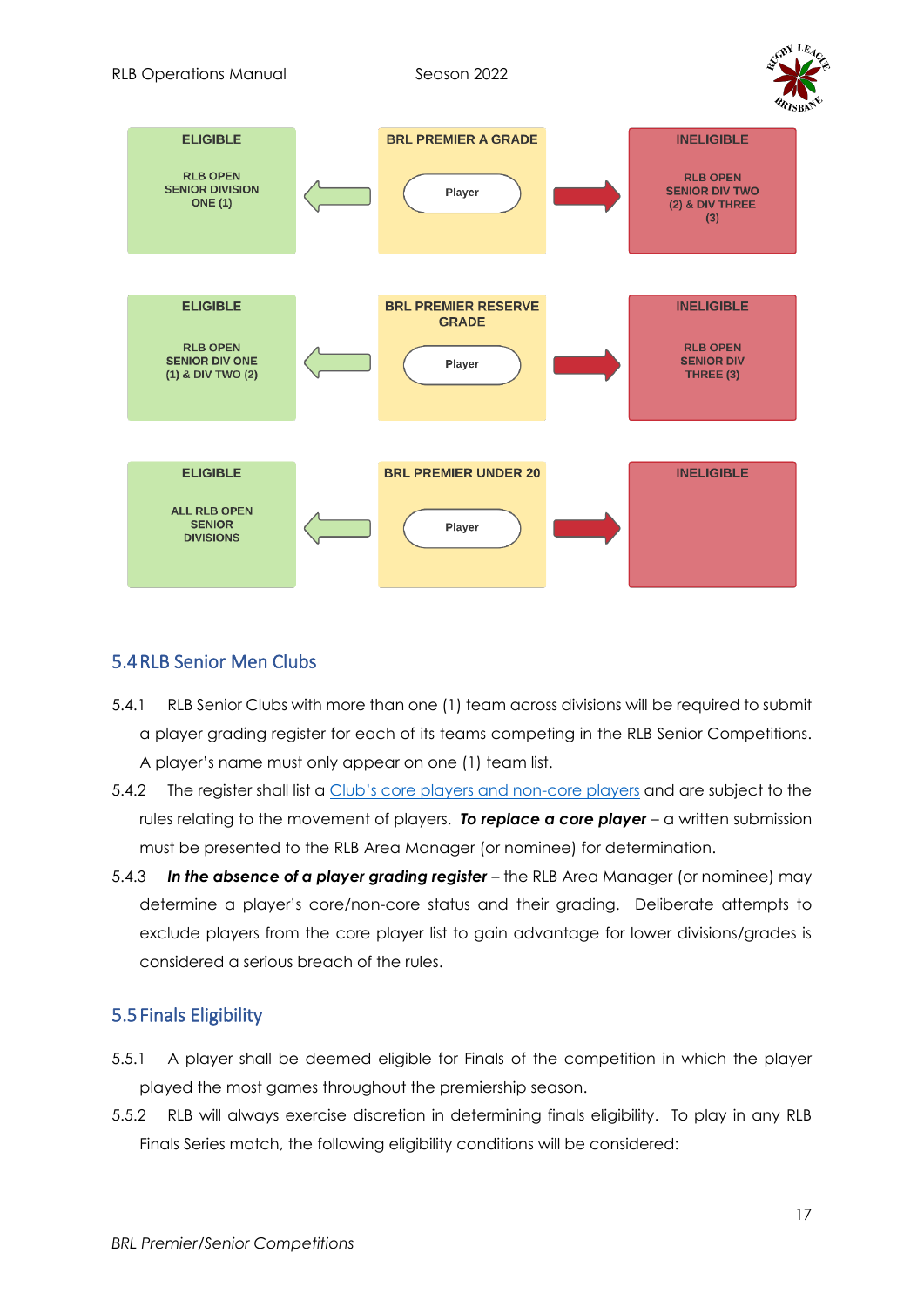

- **the player has played a minimum of three (3) or more premiership fixture matches for their club in the current season.**
- **BRL Premier Grade and Senior Men competitions are considered separate competitions. If the player is not selected in BRL, they can be eligible for selection in Open Divisions. However, if the BRL team doesn't make finals and the Open Men's Division 1 team does - the player will be deemed ineligible as he played majority of his games in BRL Premier Grade.**
- **Multiple matches played in different grades on the same weekend will only count as one (1) match. In this case the lowest grade match will count in determining qualification.**
- **Teams forfeiting (declaring) the match will not have the match counted towards finals eligibility.**
- 5.5.3 Qualification shall commence at the start of each premiership competition and cease upon the completion of each competition's premiership rounds. In the event of forfeited or cancelled matches, clubs must submit the Team List via MySideline by **5pm Sunday**, listing the players who would have played to be reviewed for eligibility.

**Note: Clubs are responsible for recording from completed match reports the divisions and/or age group/s a player participates in during the premiership fixtures to establish what divisions/age group finals a player qualifies to participate in, and such information must be relayed to the coach of the player/team involved.**

# <span id="page-17-0"></span>**6. COMPETITION MANAGEMENT**

#### 6.1Trials

6.1.1 For preseason and post season trials, other than intra club trials which may be approved upon application to the RLB Area Manager (or nominee), clubs shall refrain from playing games from the 3rd weekend of October to the 2nd weekend in January, inclusive (QRL abeyance period).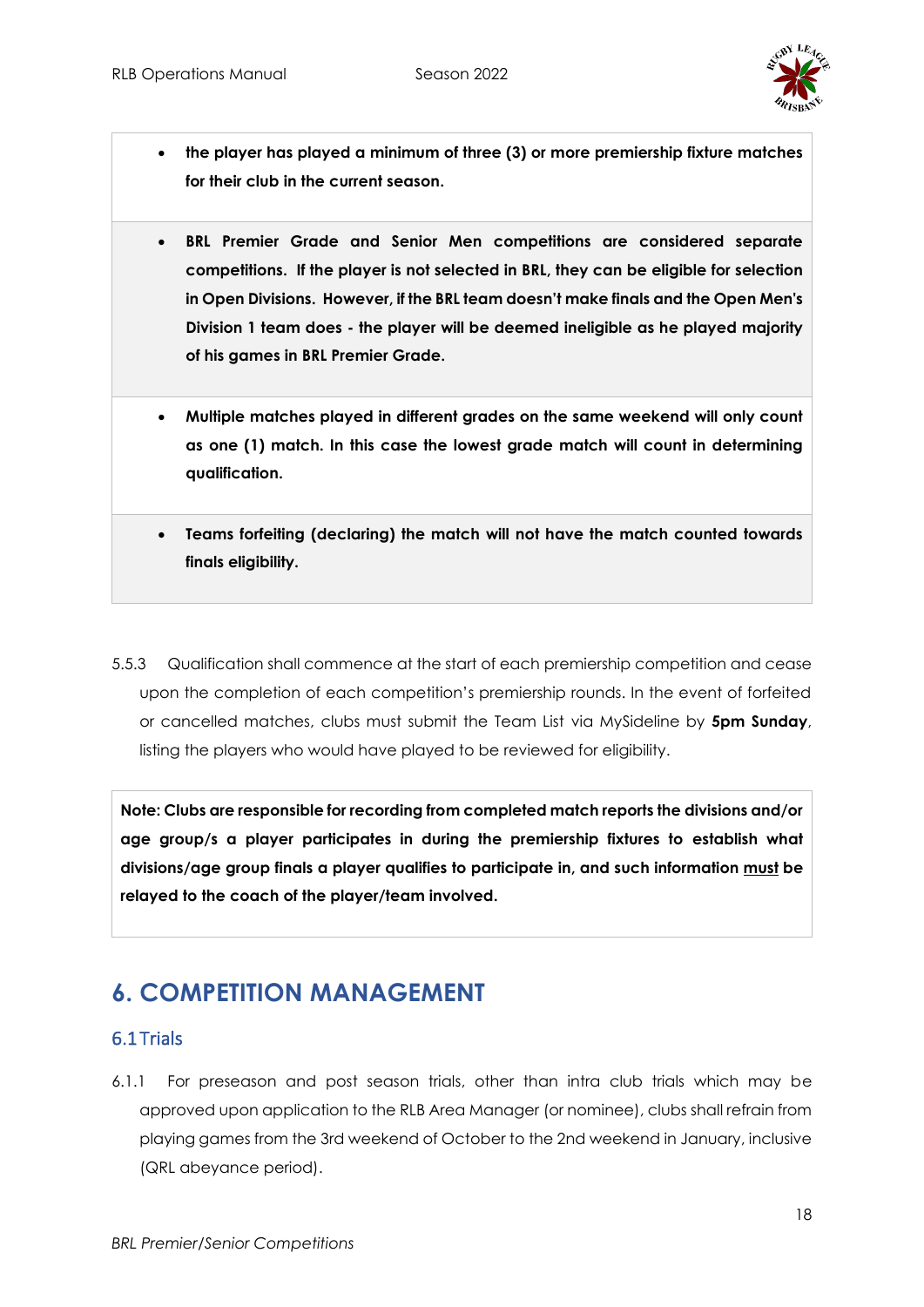

- 6.1.2 RLB have agreed to a maximum of two (2) trial matches only. Any requests for additional matches must be referred to RLB Area Manager (or nominee).
- 6.1.3 **RLB Clubs only** please download and [complete Form 14 Application to participate in](https://www.rugbyleaguebrisbane.com.au/_files/ugd/a0779d_6ae4d05c83cc4fb59738986f7579cf6a.pdf)  [a Trial Match.](https://www.rugbyleaguebrisbane.com.au/_files/ugd/a0779d_6ae4d05c83cc4fb59738986f7579cf6a.pdf)
- 6.1.4 Clubs wishing to host a preseason or post season trial match against another club within the QRL SEQ Region must submit a completed 'application to tour form' a minimum of two (2) weeks prior to proposed match. A copy of this form can be found here: Match [Sanctioning Form.](https://www.cognitoforms.com/QueenslandRugbyLeague1/MatchSanctioningForm2)
- 6.1.5 Any club wishing to host a trial match against a club from another QRL division or Interstate league must lodge a duly completed QRL 'Application to Tour' form a minimum of eight (8) weeks prior to the proposed match date. A copy of this form can be found here: [Match Sanctioning Form.](https://www.cognitoforms.com/QueenslandRugbyLeague1/MatchSanctioningForm2)
- 6.1.6 Any club wishing to host an overseas club or tour to an overseas club must submit a duly completed QRL 'Application by a Queensland Club to Tour or Host' form a minimum of six (6) months prior to the proposed match.

### 6.2Competition Format

- 6.2.1 RLB has the authority to decide the format and implementation of competitions, including the number of divisions, times, and dates of all playing fixture matches and finals series matches.
- 6.2.2 RLB will offer the following Senior Competitions:

| <b>BRL Premier A Grade</b>           |
|--------------------------------------|
| <b>BRL Premier Reserve Grade</b>     |
| <b>BRL Premier Under 20s</b>         |
| <b>RLB Senior Open Men Divisions</b> |
| Over 35s                             |

6.2.3 Competition points shall be allocated during the season in the following manner: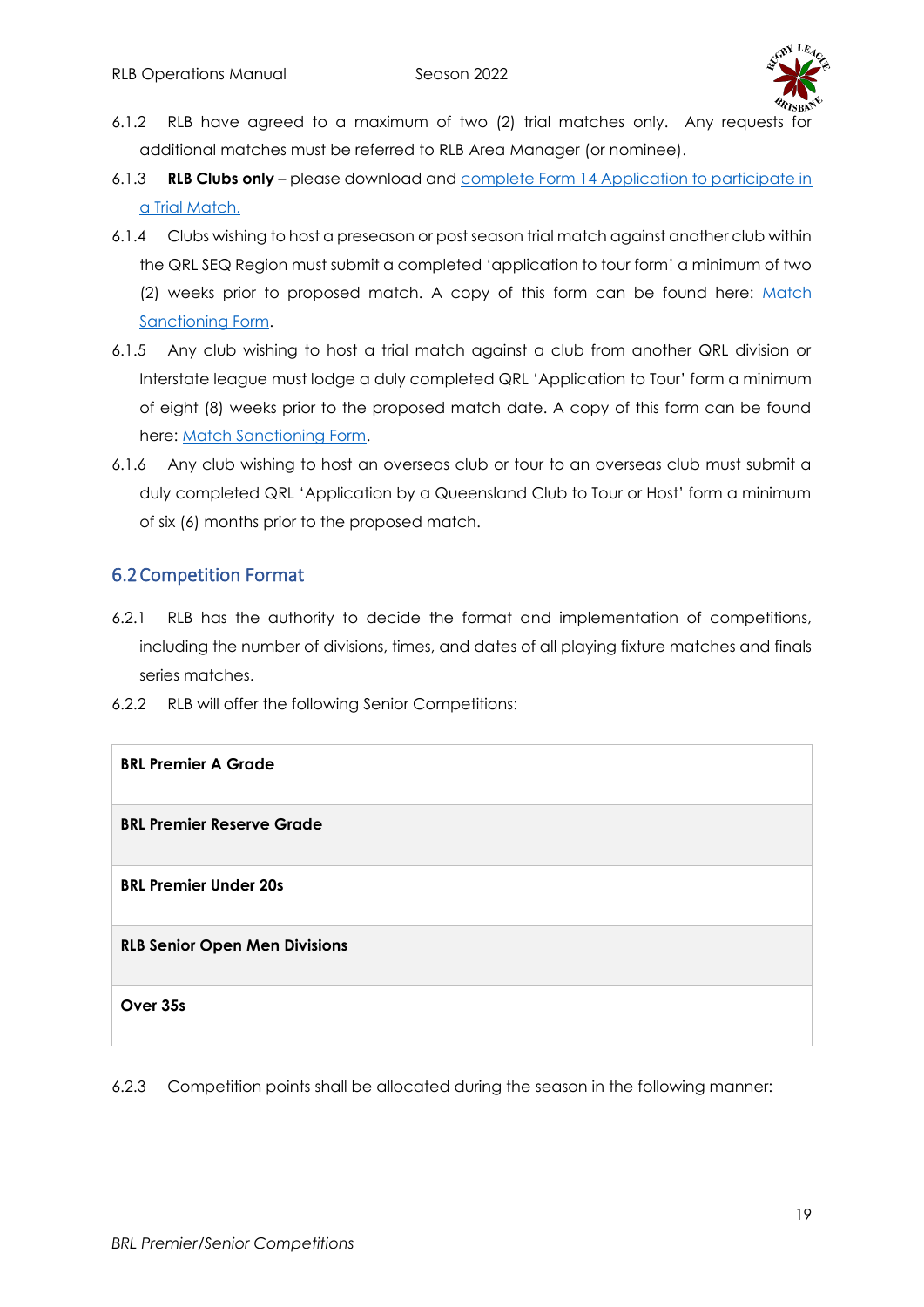

| Result              | - - - - -<br><b>Points</b> |
|---------------------|----------------------------|
| Win                 | Three $(3)$                |
| <b>Draw</b>         | Two $(2)$                  |
| Loss                | One $(1)$                  |
| <b>BYE</b>          | Three $(3)$                |
| Forfeit (receiving) | Three $(3)$                |
| Forfeit (declaring) | Zero(0)                    |

- 6.2.4 In the event of a Forfeit, teams receiving will receive fifty (50) points added to the "for" and zero (0) to the "against". Teams declaring a forfeit will receive zero (0) points to the "for" and fifty (50) points to the "against".
- 6.2.5 Teams who forfeit for three (3) consecutive weeks or who reach a total of five (5) forfeits may receive additional fines from the RLB Board. A letter will be issued to the club asking why the team should not be excluded from the remainder of the season.
- 6.2.6 If two (2) or more teams are equal on competition points, the final series rankings will be determined according to the following criteria:

| i.<br>equal | The greater positive (+) difference between points scored for and against; then if |
|-------------|------------------------------------------------------------------------------------|
| ii.         | The greater percentage $(\%)$ of points for and against; then if equal             |
| iii.        | The most tries scored; then if equal                                               |
| iv.         | The most goals kicked; then if equal                                               |
| ۷.          | The most drop goals kicked; then if equal                                          |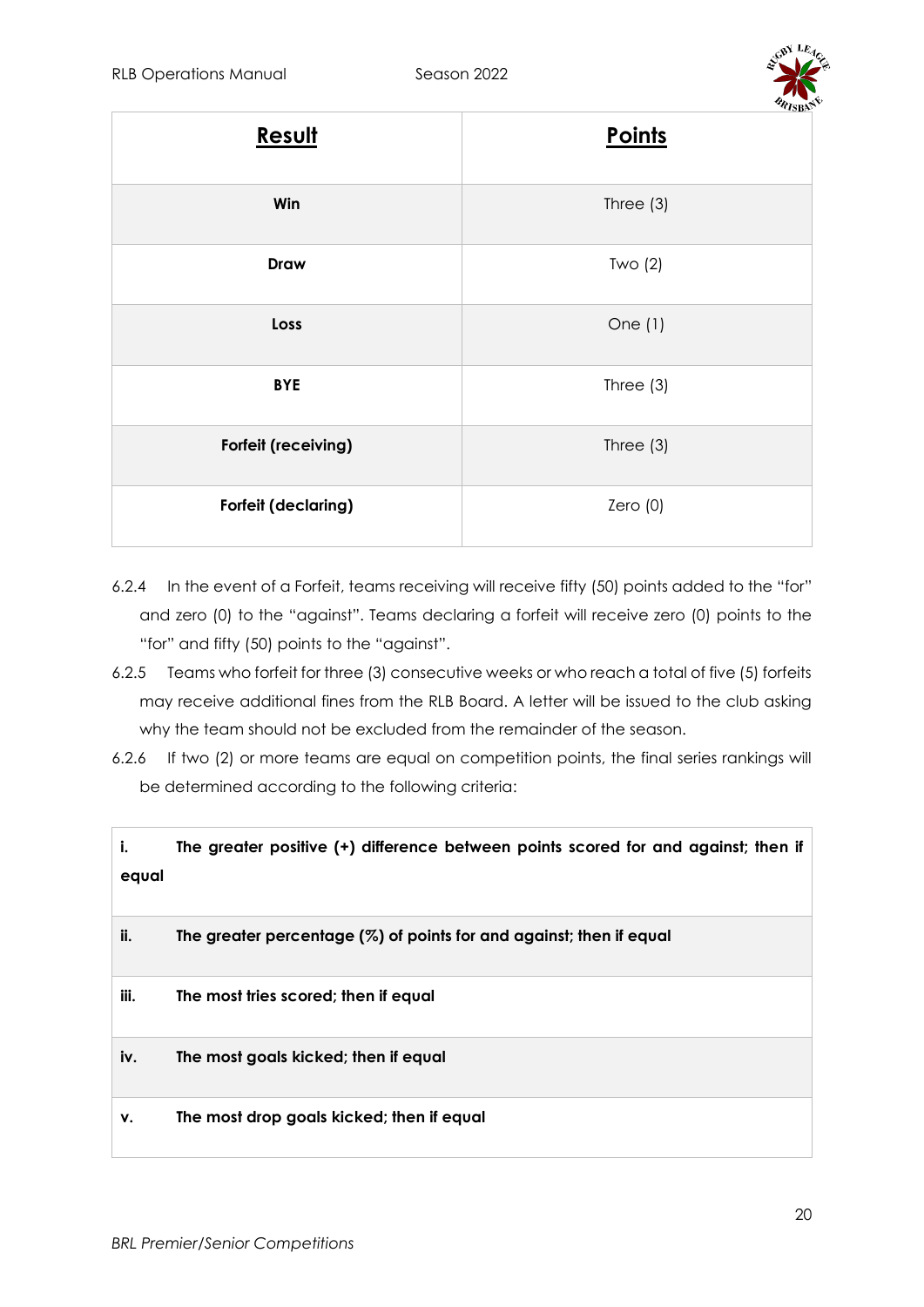

#### **vi. By the toss of a coin**

#### 6.3Over 35's

6.3.1 The RLB Over 35s caters for players over the age of 35 years, who still wish to play rugby league football. This includes players who have moved on from participation in competitive opens football, and those who may have never otherwise played the game before.

**All matches must remain uncompetitive, no points will be awarded for a win or draw. No competition ladder will be kept. For further information, refer to** NRL [Masters Rules](https://www.playrugbyleague.com/media/2172/official-nrl-masters-laws-jun-2011.pdf?_ga=2.234266269.285067718.1616240900-1105502845.1611784090)**.**

6.3.2 The Over 35s will be administered by the RLB Office and therefore comes under the QRL Rules and those other applicable rules contained within this Operations Manual including registration, judiciary, and disciplinary processes.

Players over forty (40) years of age must refer to **[QRL Rule 4.1.16 Medical Clearance.](https://www.qrl.com.au/contentassets/fe165f50b22a4557bddabb6ca8e9d0a2/2021-part-4--review-261121-final.pdf)** 

#### 6.4Match Scheduling

- 6.4.1 Match days and times will be as determined and published by the RLB office. Any match alterations inside of fourteen (14) days shall require the approval of the opposition club and RLB Area Manager (or nominee).
- 6.4.2 Night games must commence no later than 8.30pm unless approval has been granted by the RLB Area Manager (or nominee).
	- **Mod-league games to take precedence over Mini-league games,**
	- **International rule games to take precedence over Mod-league games, and**
	- **Senior Club games to take precedence over Junior Club games.**
- 6.4.3 Under no circumstances can individual clubs change any game without prior consent from the RLB Area Manager (or nominee).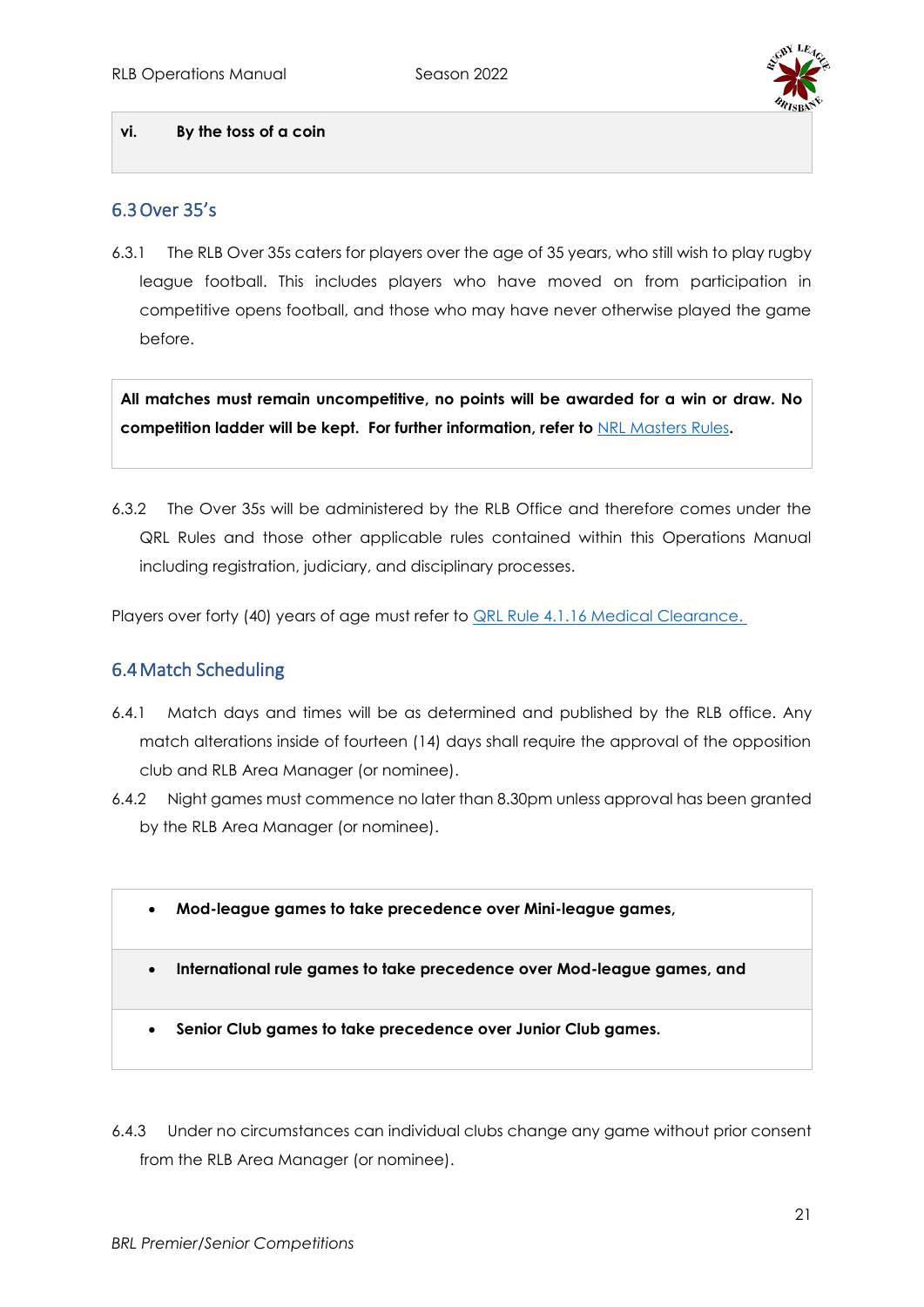

# 6.5Match Times

6.5.1 All games must start on time; however, the referee can delay the start of play by up to a maximum of ten (10) minutes if a team has failed to appear. If after this time has elapsed a team cannot take the playing field; a forfeit will be declared in favour of the conforming team.

# 6.6Game Duration

| <b>GRADE</b>                     | <b>HALF DURATION</b>   |
|----------------------------------|------------------------|
| <b>BRL Premier Grade</b>         | X2 40-minute intervals |
| <b>BRL Premier Reserve Grade</b> |                        |
| <b>BRL Premier Under 20s</b>     | X2 35-minute intervals |
| <b>RLB Senior Open Men</b>       |                        |
| Over 35s                         | X2 25-minute intervals |

- 6.6.1 All games will have a 10-miunte half-time intervals and time off during regular season fixtures will be allowed for all Senior RLB competitions.
- 6.6.2 Clubs shall ensure that all games they host will start on time. RLB may in their discretion impose a fine for any games that start late.

### 6.7Cancellation, Suspension, Postponement

6.7.1 Emergency circumstances include the following:

**A natural disaster (E.g., Fire, flood, cyclone etc)**

**State Government Public Health Directives (E.g., COVID Safety Protocols)**

**Scheduled transport has been delayed or cancelled.**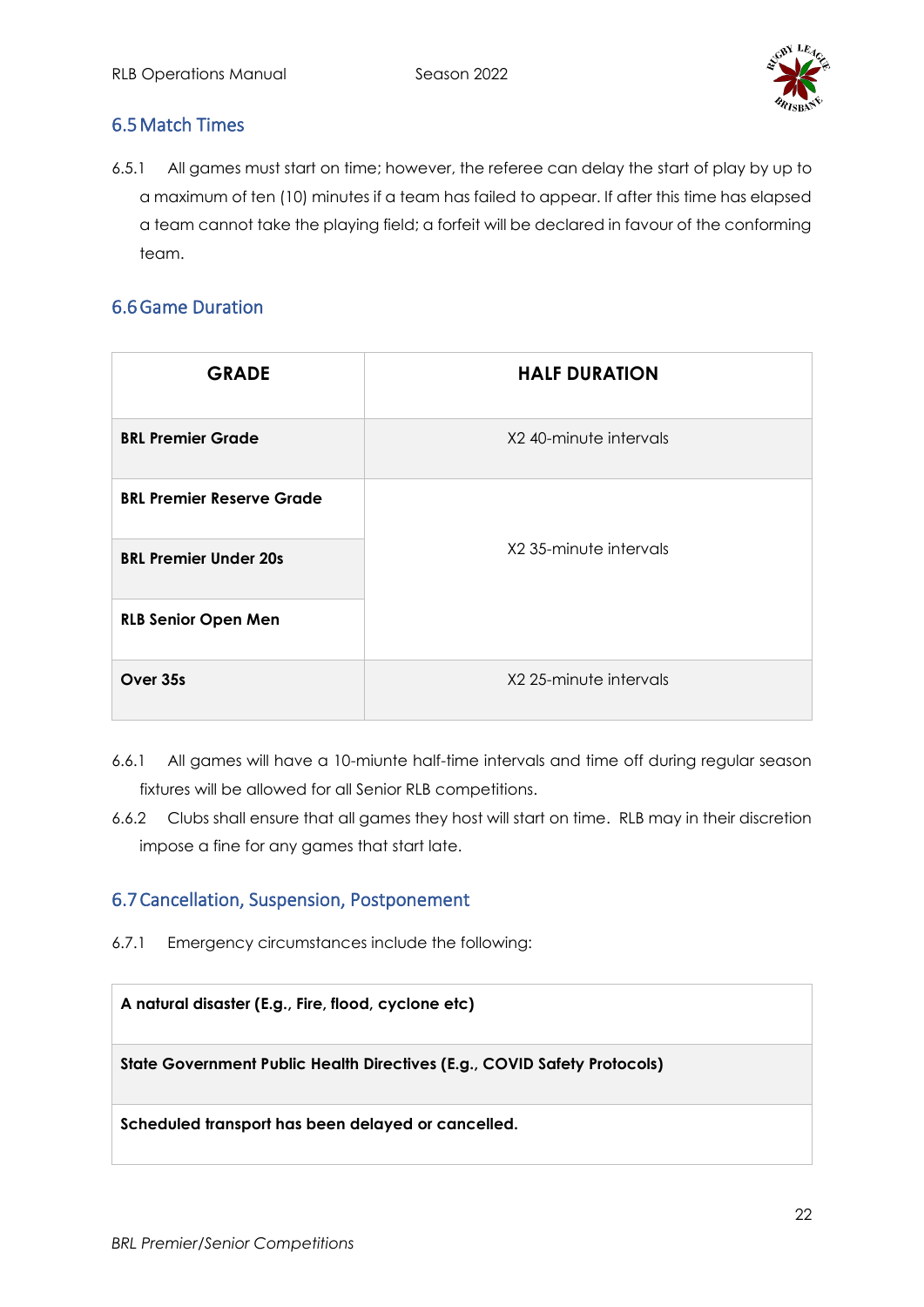

**Other circumstances deemed to be an emergency by the RLB Area Manager (or nominee).**

#### 6.8Procedure

- 6.8.1 The RLB Area manager (or nominee) will make the decision on the postponing or cancelling of any scheduled game, in consultation with referee and both teams' management.
- 6.8.2 Competition matches may only be cancelled, suspended, postponed, or abandoned with the prior approval of the RLB Area Manager (or nominee).
- 6.8.3 After the commencement of a competition match, a referee may suspend play if continuation of play would put the safety of players, match officials and/or spectators at risk.
- 6.8.4 If a game is to be delayed due to severe weather conditions, a decision will be made on the length of delay.

#### 6.9Emergency Procedure

6.9.1 Where a game is in progress and is stopped due to an **emergency/incident**, the following steps must be taken:

**As the emergency is a 'time-out', a direction will be given by the referee.**

**If the game re-commences within a reasonable time, play will continue as with any 'timeout'.**

**If the game cannot be continued, the circumstances shall be reported to the RLB Area Manager (or nominee).** 

#### 6.10 Outcome

- 6.10.1 If the referee suspends play and the match is cancelled or abandoned there shall be no replay.
- 6.10.2 If more than half of the match has been completed, the score at the time of the suspension of play in the match will be the result for determining the competition points table.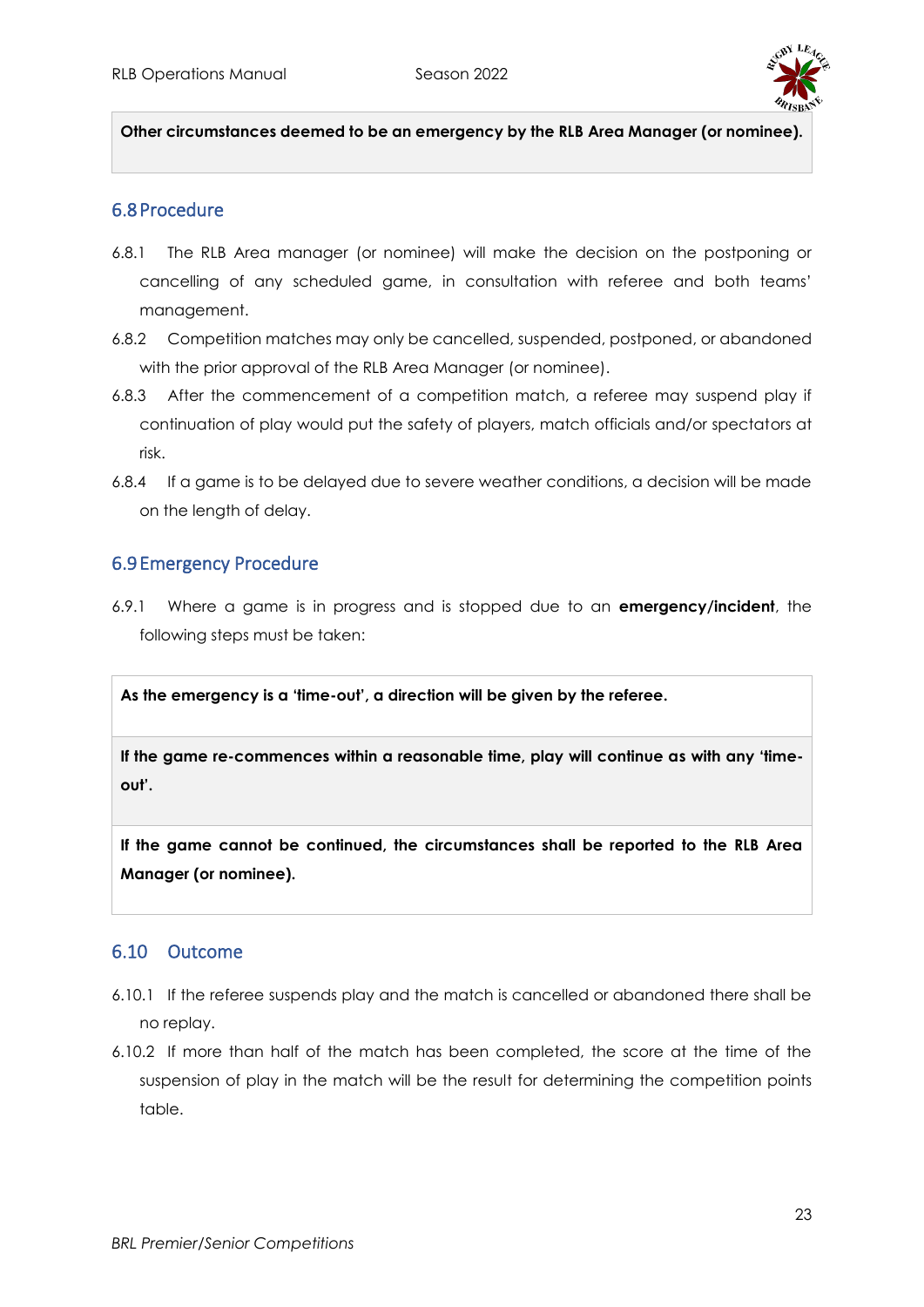

- 6.10.3 If less than half of the match has been completed, the match shall be declared drawn and two (2) competition points awarded to each of the teams. For Competition Points Table purposes, the score for the match will be recorded as nil all  $(0 - 0)$ .
- 6.10.4 If any scheduled match cannot be played due to a 'wash out' the match will not be replayed.
- 6.10.5 If any team is unable to play a scheduled match, due to extenuating prior circumstances and it cannot be replayed, and with prior approval from the RLB Area Manager (or nominee).
- 6.10.6 If any scheduled match cannot be played due to the assigned match official failing to attend, the teams will be provided with an option to 1. Replay the match at a venue, date and time as set by the RLB Area Manager (or nominee) or 2. Have the match declared drawn and two (2) points awarded to each of the teams. For Competition Points Table purposes, the score for the match will be recorded as nil all (0-0).
- 6.10.7 In the event of the referee stopping a fixture match after the kick-off because a team has an insufficient number of players to continue the match, the match shall be deemed a loss by the team with insufficient number of players. Players in the Sin Bin are counted as players. Players dismissed from the field or who have retired from the game due to injury are not counted. Points scored, (for and against) at the time of the abandonment shall stand regardless of which team was leading.
- 6.10.8 Any preliminary matches which, due to significant injury or other delay, encroach on the next scheduled game may be abandoned after receiving authorisation from the RLB Area Manager (or nominee).
- 6.10.9 Where preliminary matches are played under the jurisdiction of a Local League or other governing body the abandonment and procedures of such abandonment will be the responsibility of the Local League or other relevant governing body.

### 6.11 Coin Toss and Team Run On

- 6.11.1 The captains of each team must make themselves available for the coin toss as directed to do so by the match referee. If the captain is unavailable to attend the toss, he must appoint and authorise another player from the team to attend in his/her place.
- 6.11.2 In all cases the visiting team will take the field first when directed by the match officials, followed by the home team also when directed by the match officials.

#### 6.12 Grading and Regrading of Teams

6.12.1 RLB will grade all teams in all competitions. If applying for a re-grading the Club secretary must: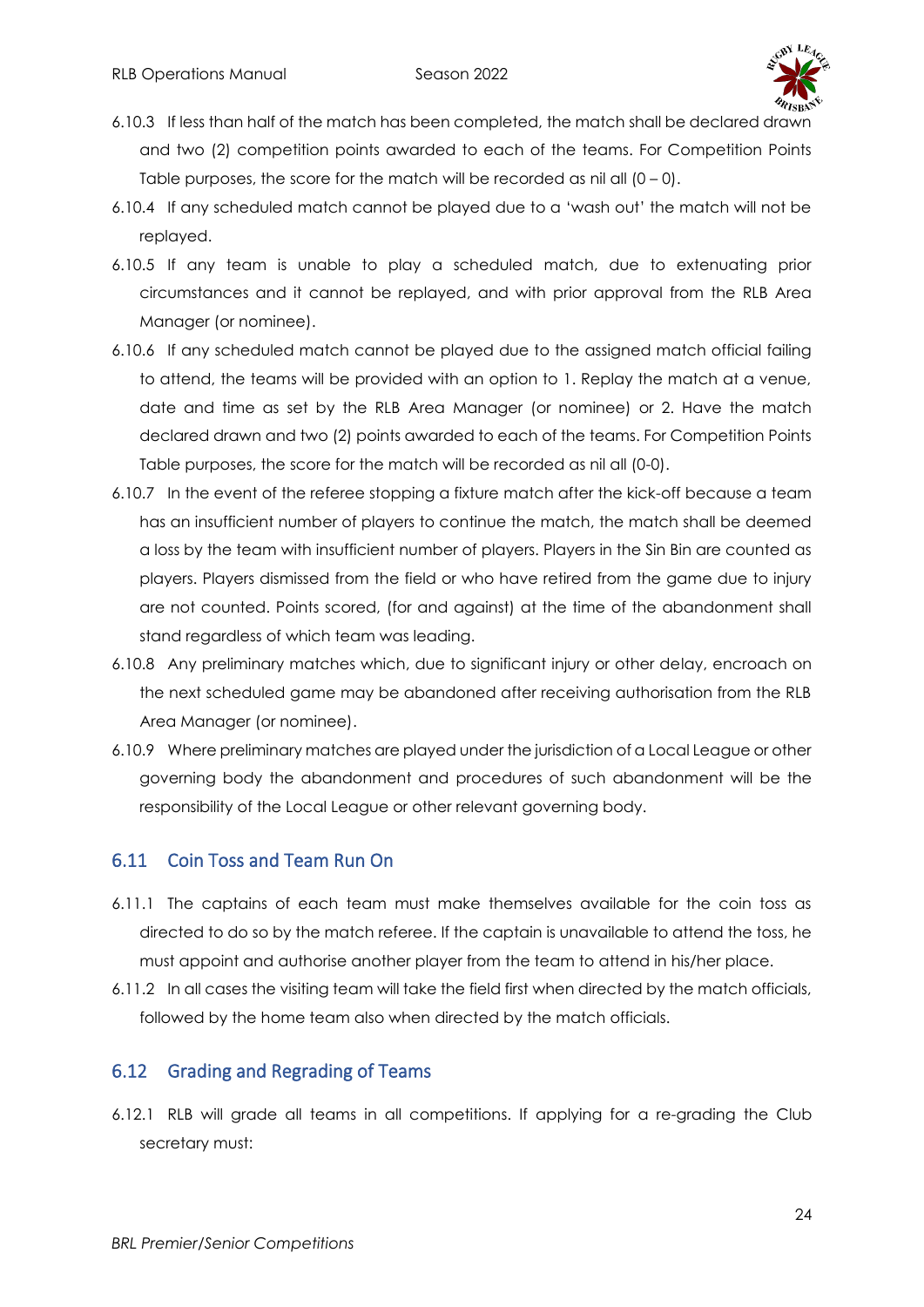

**1. List all players transferring into the club in that division.**

**2. List all players transferring out of the club in that division and to which club/s they are transferring.** 

**3. List all players who have left the club in that division and their reason for leaving.**

**4. Provide all the above information to RLB prior to the nominated closing day for season grading.**

**5. RLB Area Manager (or nominee) will review information provided before a decision is approved/denied.** 

- 6.12.2 At the completion of each season to review, the results of all graded competitions and to make a preliminary assessment of where teams should be graded in the following season based on the assumption that all players/teams will be returning. This preassessment will allow RLB to make informed decisions when reviewing each Club's list of team nominations for the new season.
- 6.12.3 Immediately following the cut-off date for team nominations and prior to the commencement of the premiership rounds to finalise initial teams grading – **All clubs must carefully consider the grade for which they nominate each team as requests for regrades after Round 3 will not be considered.**
- 6.12.4 Any regrading that may be required will only be undertaken with the express approval of the RLB Area Manager (or nominee).
- 6.12.5 Teams requesting to be dropped down a Division **after Round 3** will be ineligible to play finals in that lower Division should that request be approved. If the regrading is approved, all opposing teams in that Division will automatically receive three (3) points.
- 6.12.6 In those instances, where a team is withdrawn from a competition before the end of a complete competition round, all premiership and 'For' and 'Against' points associated with the matches played by the team withdrawn will be nullified.
- 6.12.7 For teams being **ADDED** to the competition:

#### • **A 'BYE' must exist in the relevant competition,**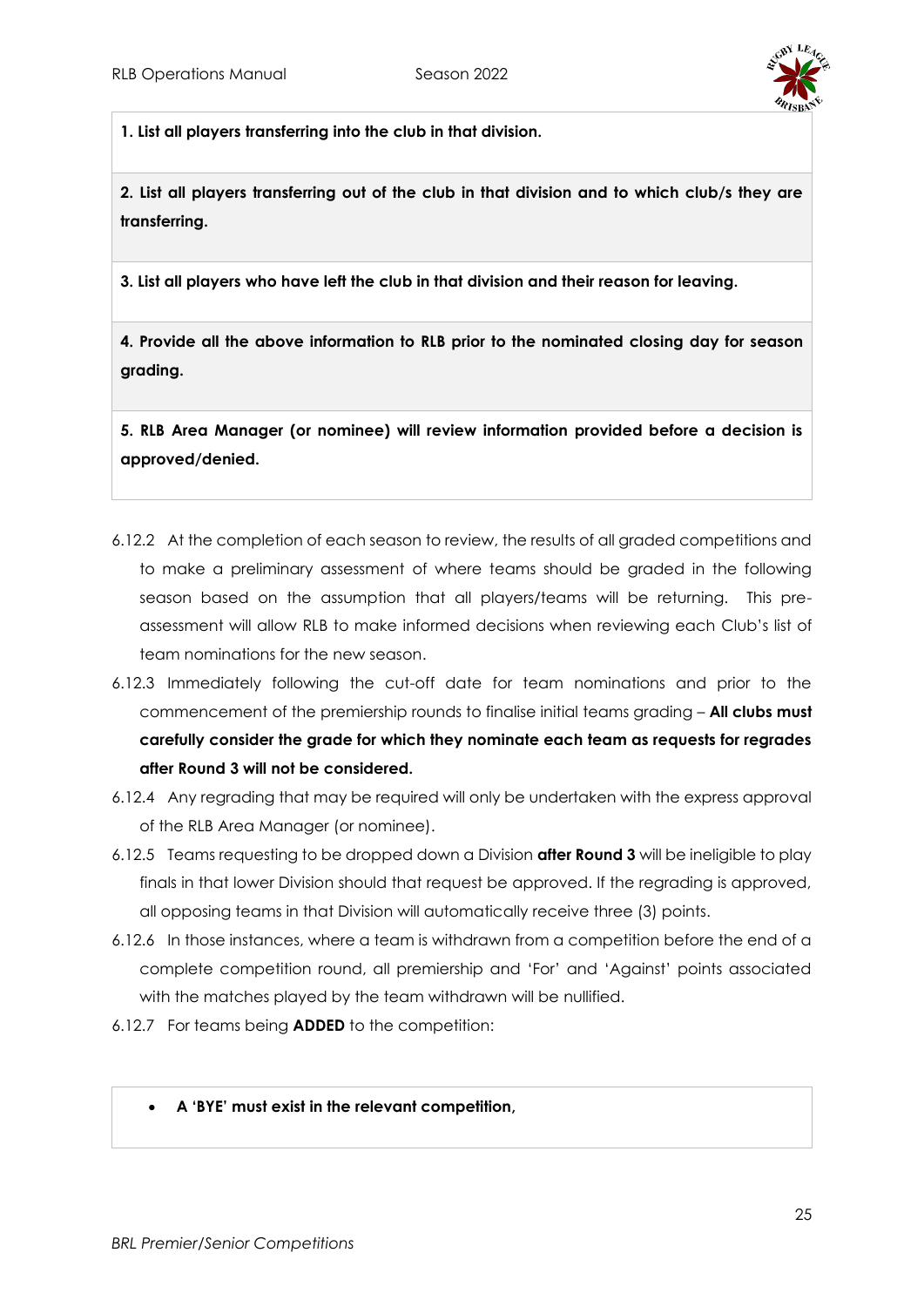

- **The team nomination fee must be paid before the team will be added to the competition,**
- **Team Insurance must be paid be paid before the team is added to the competition,**
- **New teams added to the competition will start with zero (0) points,**
- **Existing teams in the competition will be awarded three (3) competition points for each 'BYE' they had prior to the addition of the new team**

6.12.8 For teams being **WITHDRAWN** from the competition:

- **A bond of two thousand dollars (\$2,000) may be applied to that club by RLB.**
- **Any bond paid and held by the RLB shall be returned to the club at the end of the following football year, if the team has participated and completed the regular season.**
- **Clubs with multiple teams in a division seeking to withdraw a team will be required to withdraw the lowest graded team.**

# <span id="page-25-0"></span>**7. GAME DAY MANAGEMENT**

### 7.1Match Officials

- 7.1.1 The match officials for Senior Competitions will be appointed by Rugby League Referees' Appointments Officer. The Brisbane Rugby League Referees Association (**BRLRA**) are responsible for the payment of match officials.
- 7.1.2 Host clubs will be responsible for providing adequate security for the match official's dressing room, their entry to and exit from the playing field and venue.

**Under no circumstances are match officials to be approached, questioned, or harassed in any way by club officials, players, or spectators either during, or after a match.**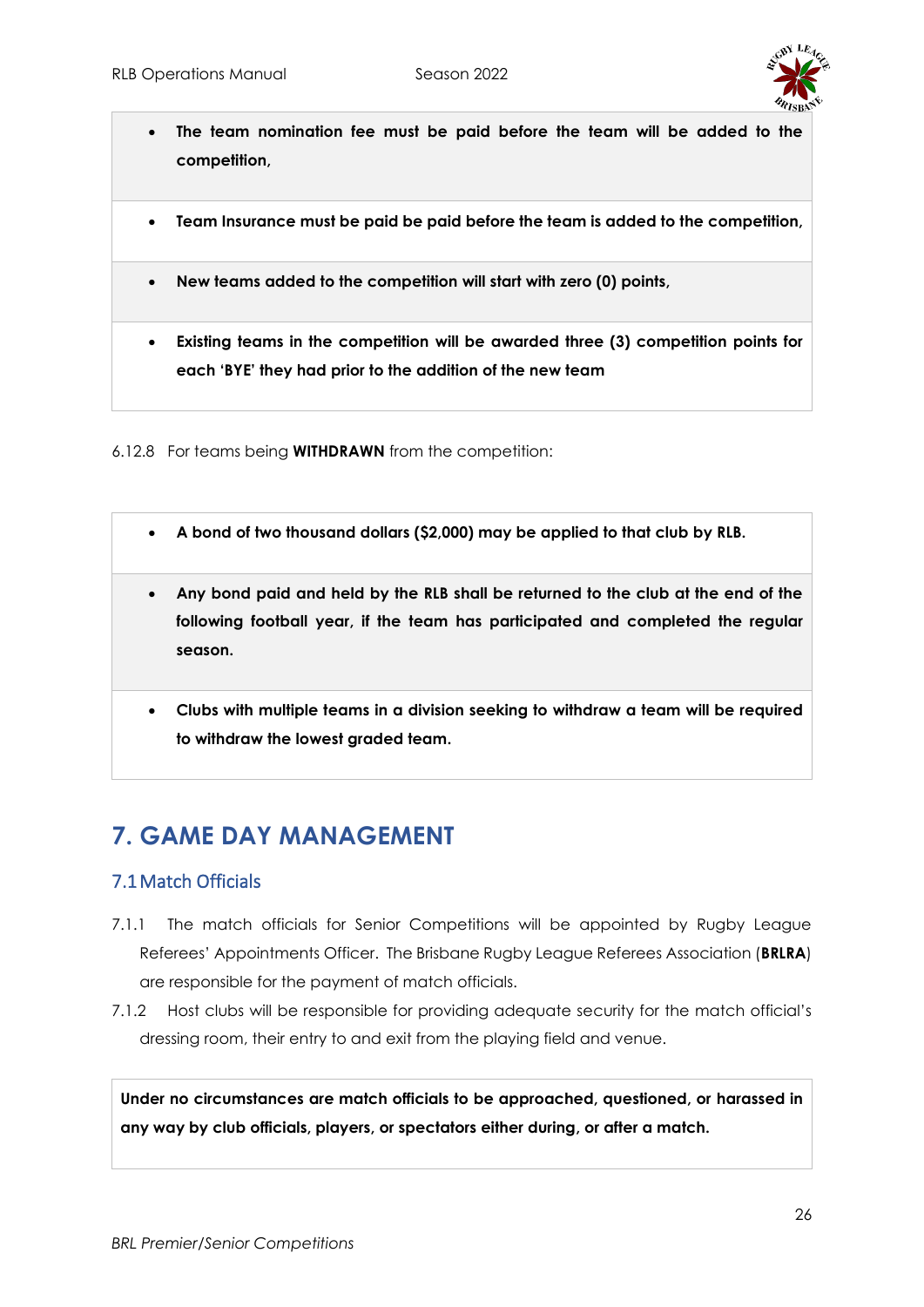

- 7.1.3 All complaints regarding the performance of the match officials shall be lodged in writing through the complainant's club in the first instance. The club executive will then decide whether to forward the complaint onto the RLB Area Manager (or nominee).
- 7.1.4 All written complaints must be lodged in the RLB Office by close of business no more than two (2) days following the relevant match. Under no circumstances are written complaints to be sent to the BRLRA directly nor should any referee or BRLRA Official be approached regarding the performance of any match official.

# 7.2Team Sheet

- 7.2.1 The home team shall be responsible for the supply of the team sheet.
- 7.2.2 Teams that fail to submit their team list by the specified cut off times as per the RLB Game Day Process could face sanctions that may include but not limited to, forfeiture of match, a fine or loss of competition points.
- 7.2.3 If both teams fail to submit their team list by the specified cut off times as per the RLB Game Day Process the match could be declared a no result with no points allocated to each team. Both teams could face further sanctions that may include but not limited to, a fine or loss of competition points.

**For further information – refer to** [RLB Game Day Process.](https://www.rugbyleaguebrisbane.com.au/_files/ugd/a0779d_eea061efd2434942a4ac66df36953898.pdf)

### 7.3Volunteer Registration

7.3.1 All Clubs must register all volunteers on MySideline such as team managers, sports trainers, League Safe, League First Aid, touch judges and other volunteers who hold any official position within the Club. In addition, all Clubs must upload a recent photograph to MySideline of those volunteers, directly involved with a team.

### 7.4On Field Personnel

7.4.1 RLB adopts the recommended [NRL On Field Policy](https://www.playrugbyleague.com/media/11096/nrl-on-field-policy_p005_v40_21022019-1.pdf?_ga=2.186502305.928592808.1639458492-1851551710.1633482972) for all levels of Competition. For further information regarding team officials – refer to Team Nomination.

### 7.5On Field Personnel – Roles

7.5.1 Each team may engage and use a maximum of four (4) On Field personnel during a game (one of which must hold a minimum qualification of Level One Sports Trainer for Under 16 and above; League First Aid for Under 6 to Under 15.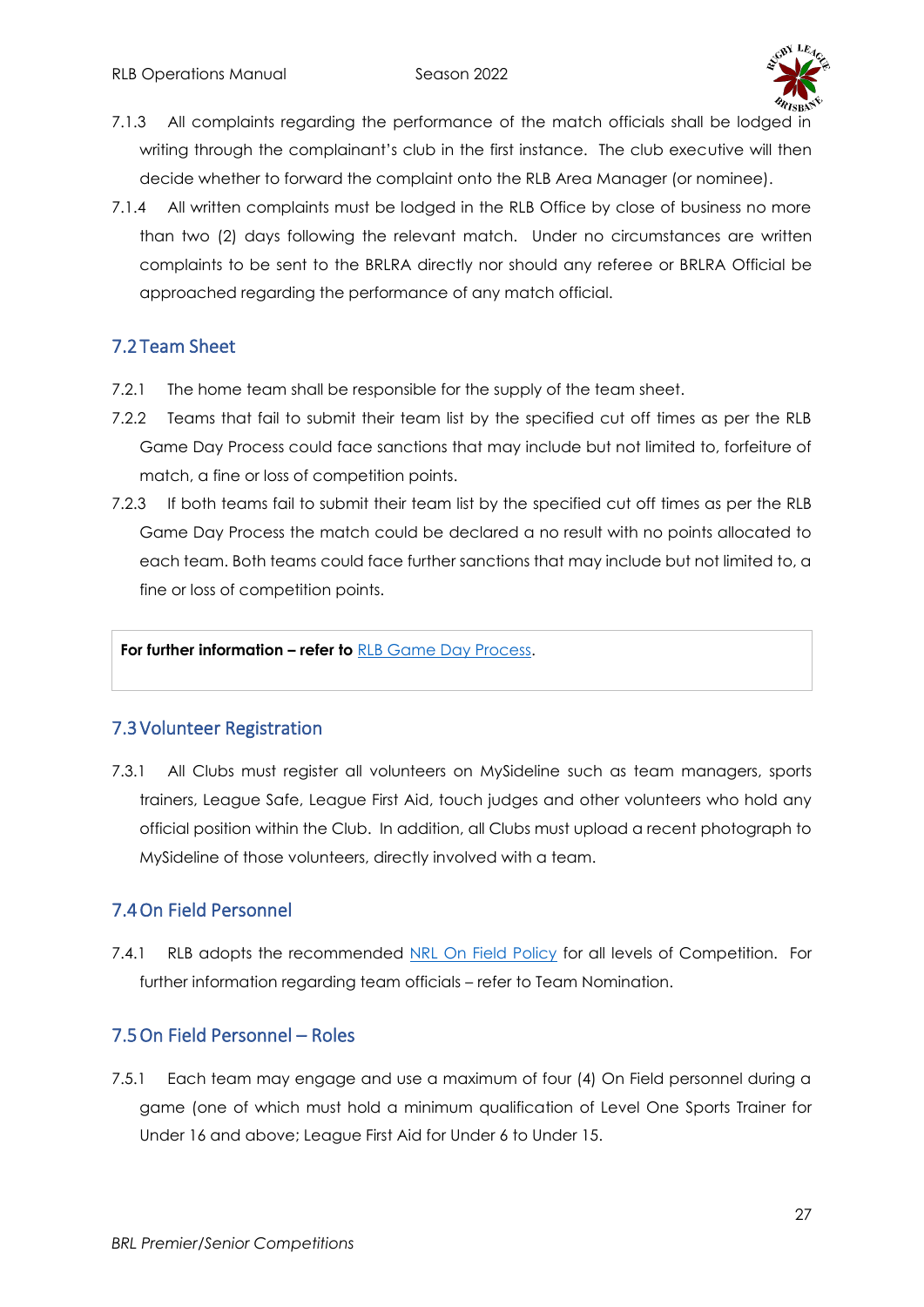

- 7.5.2 The four (4) On Field personnel referred to in clause above shall be the only On Field personnel permitted inside the playing area.
- 7.5.3 Great care and diligence must be exhibited when assessing an injured/ill player and removing an injured/ill player from the field of play. Liaison with the match referee in a respectful manner will be of great assistance in such cases.

**All on-field personnel must be registered as a volunteer in [MySideline](https://profile.mysideline.com.au/register/) under the volunteer type**  and carry appropriate accreditation and identified with the following shirt/vest below:

- **League Safe – yellow shirt/vest - LEAGUESAFE must be printed on the back of the shirt/vest.**
- **League First Aid – green shirt/vest – LEAGUE FIRST AID must be printed on the back of the shirt/vest.**
- **Sports Trainer – blue shirt/vest – SPORTS TRAINER must be printed on the back of the shirt/vest.**
- **Head Trainer – orange shirt/vest – HEAD TRAINER must be printed on the back of the shirt/vest.**

For further information on roles and responsibilities – refer to [NRL On Field Policy](https://www.playrugbyleague.com/media/11096/nrl-on-field-policy_p005_v40_21022019-1.pdf?_ga=2.186502305.928592808.1639458492-1851551710.1633482972)

### 7.6Concussion

7.6.1 RLB recommends early management of concussion should include:

- Recognising the injury,
- Removing the player from the game/training, and
- Referring the player to a medical practitioner (doctor) for assessment.

For further information, refer to [NRL Concussion Management Guidelines.](https://www.playrugbyleague.com/media/10905/2021-concussion-management-guidelines_2021.pdf) 

### 7.7Health and Safety Guidelines

7.7.1 RLB adopts the NRL Infectious Diseases Policy, and this will apply in all cases where a player is: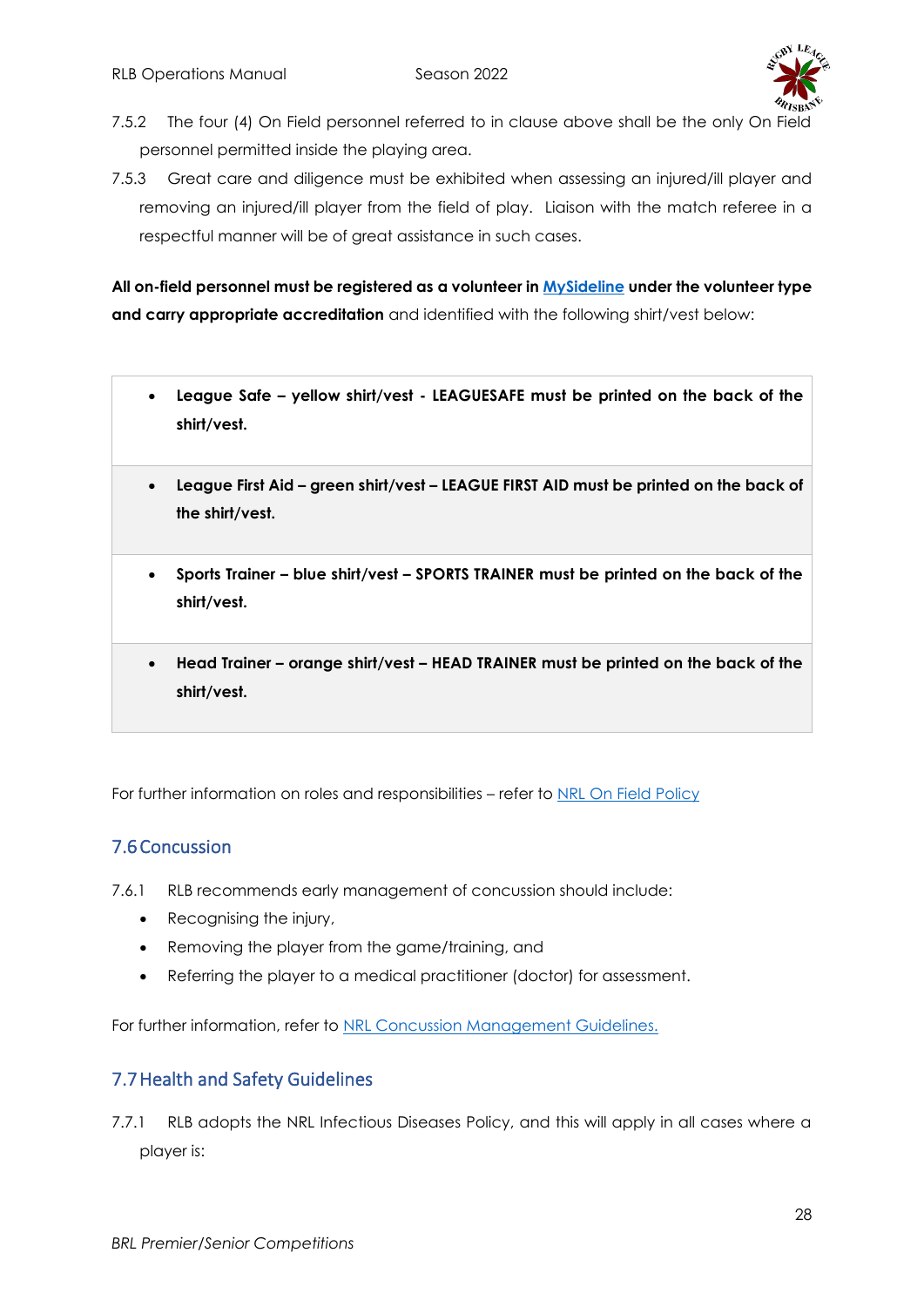

- **Bleeding; or**
- **His/her person clothing is contaminated by blood; or**
- **His/her person's equipment is contaminated by blood**

For further information – refer to [NRL Infections Diseases Policy.](https://www.playrugbyleague.com/media/11100/nrl_infectious-diseases-policyp002_21_011220202019-1.pdf)

#### 7.8Interchanges

- 7.8.1 RLB will conduct **limited player interchange** in **Premier Grade Competitions**.
- 7.8.2 **Open Men's** and **Over 35 competitions** will have **unlimited interchange permitted** throughout the duration of the match.
- 7.8.3 Each club will be responsible for ensuring compliance with these interchange provisions. An interchange player must report to the appointed interchange official and handed an official numbered interchange card.
- 7.8.4 A maximum of two (2) interchange/replacement players can report to the interchange official at any one time. Other players must remain on the bench until the two interchanges being managed by the interchange official have been affected.
- 7.8.5 The interchange player is not to enter the field of play until the player they are replacing has left the field of play and the interchange official has accepted the interchange card.
- 7.8.6 Except for scrums, Interchanges may occur during general play (i.e., whilst the ball is in motion), after any scoring has been completed or if play has been suspended by the referee (e.g., injury or caution).
- 7.8.7 Otherwise, interchanges must not be made after the referee has ordered a scrum until after the scrum has been completed. This applies regardless of whether the referee calls time out for an injury or not. The player leaving the field may do so at any time, but a player cannot enter the field until the ball emerges from the scrum.
- 7.8.8 All interchange players must enter the field of play from an 'on side' position. If touch judges are appointed to control any match, normal rules will apply, and players must report to the touch judge before entering the field.
- 7.8.9 When a team has used all their allotted interchanges, the interchange official must inform the coach that no further interchanges are to be made for the remainder of the match.
- 7.8.10 All breaches of the interchange rule will incur a fine and penalty as determined by the RLB Area Manager (or nominee).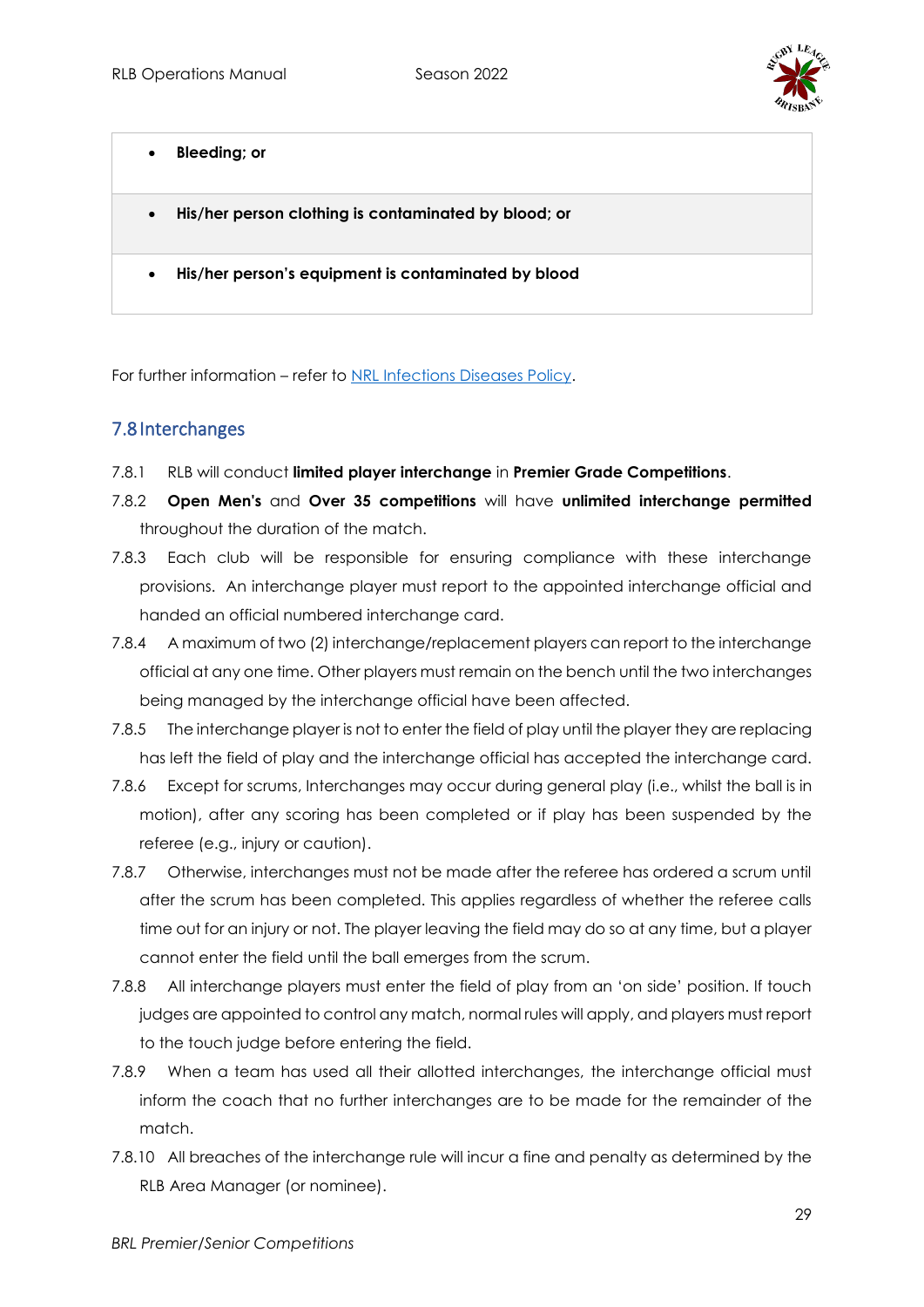

# 7.9Interchanges – Maximum Number of Players

| <b>COMPETITION</b>                                                   | <b>OFFICIAL MATCH SHEET</b>                                                                  | <b>INTERCHANGES</b>                                              |
|----------------------------------------------------------------------|----------------------------------------------------------------------------------------------|------------------------------------------------------------------|
| <b>BRL PREMIER</b><br><b>GRADE</b>                                   | Maximum seventeen (17) listed with<br>four (4) interchange players.                          | Maximum eight (8)<br>interchanges permitted<br>during the match. |
| <b>BRL PREMIER</b><br><b>RESERVE GRADE &amp;</b><br><b>UNDER 20s</b> | Maximum seventeen (17) listed with<br>four (4) interchange players.                          | Maximum ten (10)<br>interchanges permitted<br>during the match.  |
| <b>RLB OPEN MENS</b>                                                 | Maximum nineteen (19) listed with six<br>(6) interchange players.                            | Unlimited interchange<br>permitted throughout the                |
| OVER 35s                                                             | Maximum twenty (20) listed on the<br>match sheet. Eleven (11) players may<br>take the field. | duration of the match.                                           |

# 7.10 Temporarily leaving the field of play

- 7.10.1 If the referee requests a player to leave the field due to bleeding and a replacement is made this will constitute an interchange. However, if the player retires to the sideline and has the blood removed and then re-enters play then no interchange is deemed to have occurred.
- 7.10.2 If a player's jersey is damaged or blood stained and requires a replacement jersey, the coach must notify the interchange official of the jersey change and the new number of the replacement jersey.

# 7.11 "Free" Interchanges

7.11.1 If a player is to be replaced due to an injury incurred because of 'Foul Play' and the referee deems the foul play as serious enough to warrant a free interchange, the referee will point to the player involved (i.e., the injured player) and then signal to the interchange official and the replacement will not be counted as an interchange.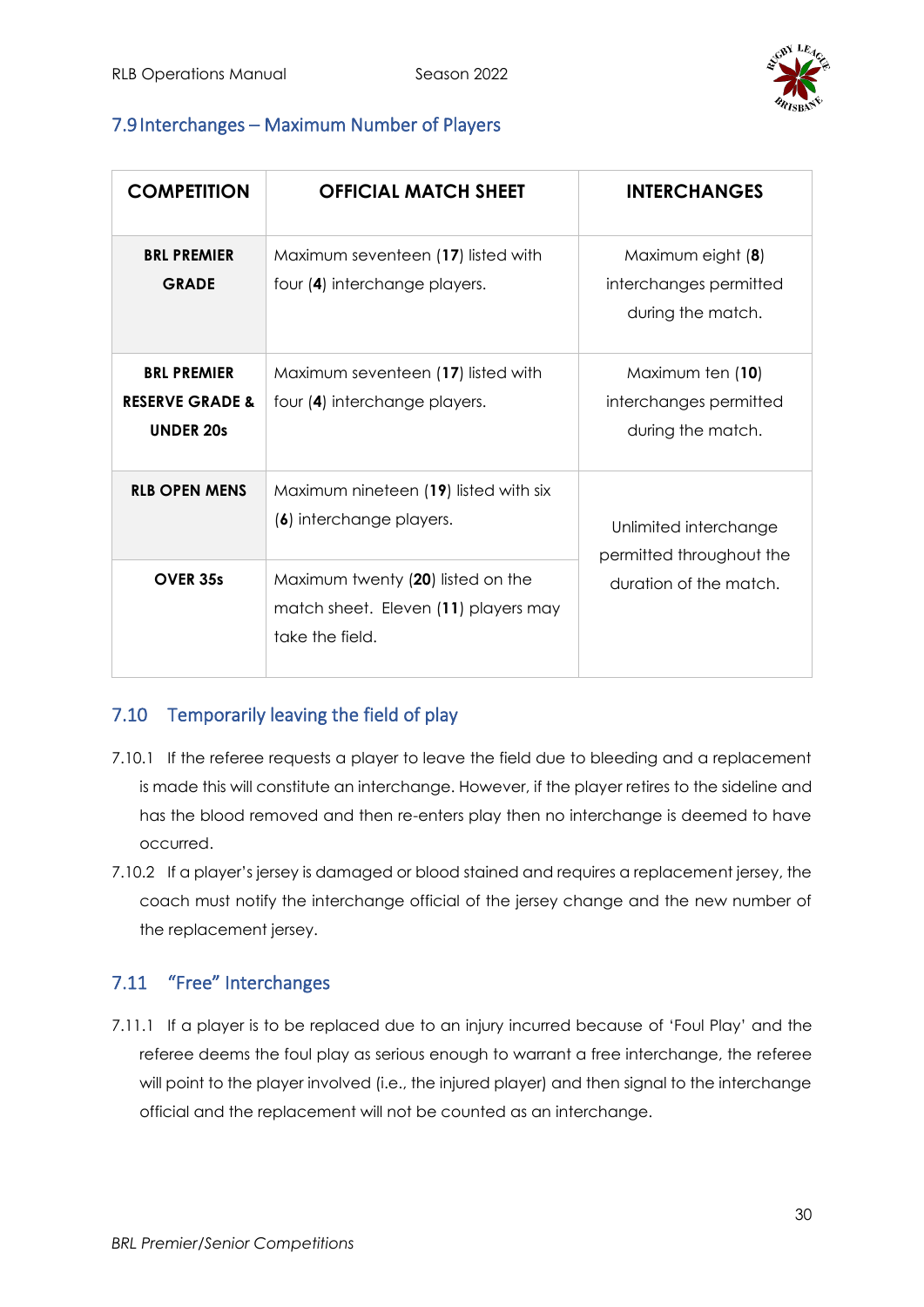

- 7.11.2 The referee's signal for this replacement will be arms crossed in front of chest with hands on shoulders. The interchange official is to acknowledge the referee so that he/she knows that they have seen the signal.
- 7.11.3 The interchange official will be required to record FREE interchanges on the player interchange sheet.

### 7.12 Sideline Area and Bench Locations

- 7.12.1 Where team benches are located within the playing area (i.e., Inside the fence) the following provisions must be adhered to:
	- **Adequate seating provided for each team and placed parallel to touch line. Located as near to the 40m line as possible.**
	- **Only personnel directly related to the conduct of the match itself (i.e., Coaches, interchange players, trainers, manager, medical officer).**
	- **BRL Premier – No more than ten (10) persons are permitted on the bench for each team.**
	- **Open Men's Divisions – No more than twelve (12) persons are permitted on the bench for each team.**
- 7.12.2 Under no circumstances "barracking" or "abuse" from the bench will be permitted. This not only refers to abuse, but also to what might be described as offering advice or assistance to the match officials in relation to their performance or how they should be carrying out their duties.
- 7.12.3 Players and officials on the bench must always remain at the bench allocated to their team (except for player warm-ups). Any player(s) warming up must remain at least 1m from the field of play.
- 7.12.4 No player or players may temporarily leave the field of play and subsequently re-enter the field of play without the permission of the referee or a touch judge.
- 7.12.5 Under no circumstances, is a suspended player permitted on the sideline or bench area.
- 7.12.6 No members of the public or any other unauthorised persons are permitted within the playing area (i.e., inside the fence surrounding the field of play).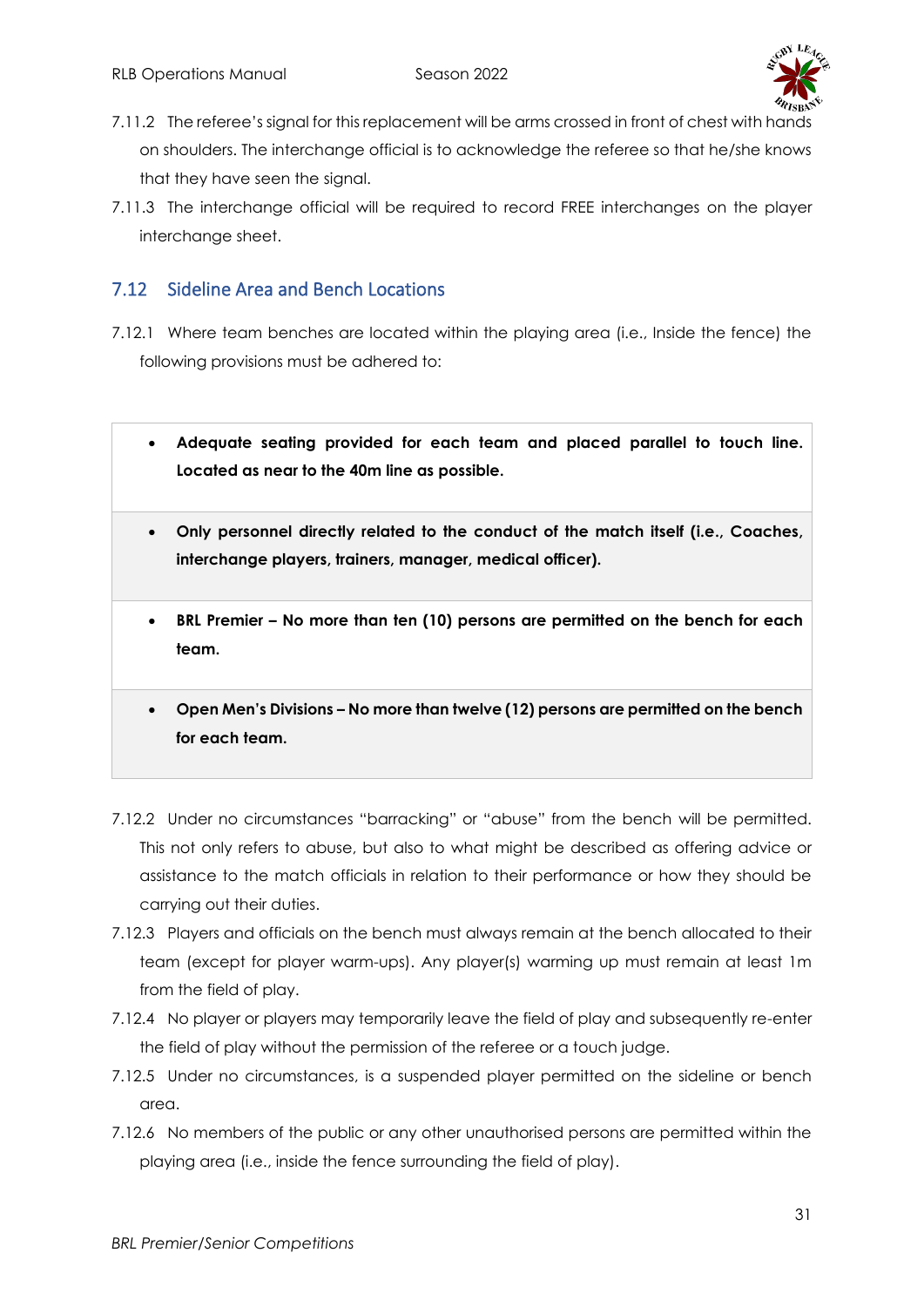

## 7.13 Timekeeping – Official Match Time (Field Manager)

- 7.13.1 It should be noted that the match clock on display at the venue does not necessarily accurately represent the official match time.
- 7.13.2 The home team, in conjunction with the visiting team shall be responsible for the keeping of match time. If a visiting team does not nominate anyone for this purpose, they must accept the timing of the home team.
- 7.13.3 All decisions of the official timekeeper(s) shall be final and not open to review or appeal unless the League Manager (or nominee), at his/her absolute discretion, so determines.
- 7.13.4 Match clocks should be in good working order and showing second hand if analogue or indicating seconds if digital. A back up system should be available at all venues.

### 7.14 Sin Bin Officials

- 7.14.1 Visiting clubs must nominate their personnel for timing of "temporary suspensions" and make themselves known to the home club nominee prior to the start of the match.
- 7.14.2 If a visiting club does not nominate anyone for this purpose, they must accept the timing of the home team sin bin operator.
- 7.14.3 Operators must be provided with time pieces displaying minutes and seconds by their clubs.

### 7.15 Recording of Matches

- 7.15.1 All BRL Premier and Senior Open Men's matches shall be recorded by the host club and submit complete and full footage of games by **12 noon on the first business day**  following the scheduled match.
- 7.15.2 Should the host club fail to produce the video of the game upon request from RLB, the club may face sanctions that could include, but not limited to:

• **A fine**

- **Loss of competition points**
- **The standing down of the team until the footage is made available.**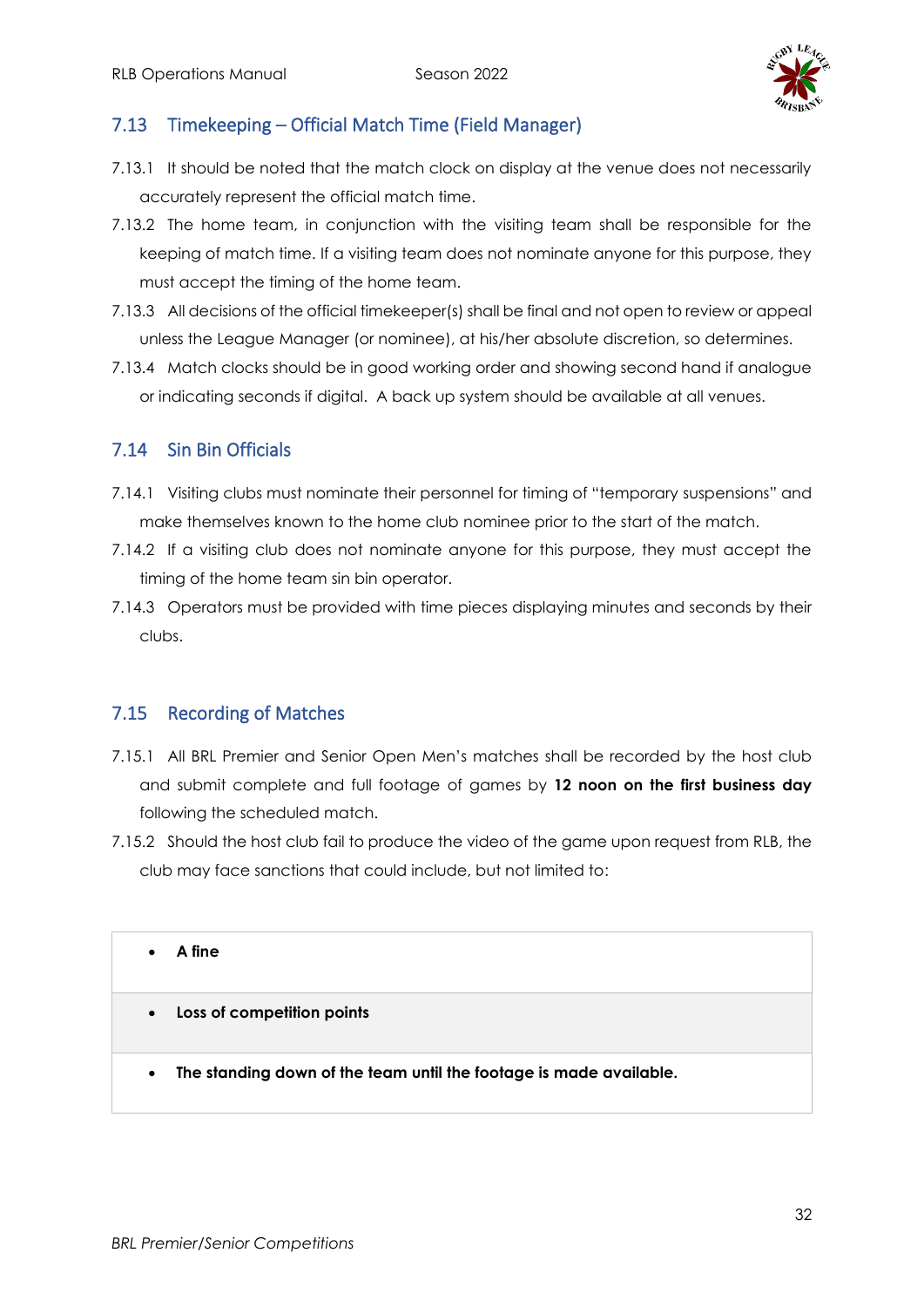

# <span id="page-32-0"></span>**8. FINALS**

# 8.1Finals Format

- 8.1.1 After the completion of competition fixtures, the team leading on the points table shall be number one (1) and the next team number two (2) and so on. The team at the top of the premiership table will be declared minor premiers.
- 8.1.2 The following format will apply for a Top Five (5) Finals Series will apply:



- 8.1.3 RLB retains the option to alter the format of Semi Finals increasing or reducing the numbers of teams eligible to contest Semi Finals.
- 8.1.4 All dates, times and venues for all Finals Series Matches will be determined prior and adequate notification provided.
- 8.1.5 After the premiership rounds if two (2) or more teams are equal in competition points, the final series rankings will be determined. For further information – refer to Finals.

# 8.2Finals Series – Eligibility Categories

- 8.2.1 For Senior Competitions, there are four eligibility categories for Final Series qualifications. A player who has qualified for a lower-level competition finals series shall still be eligible to participate in the final series of a higher-level competition.
- 8.2.2 A player will not be eligible to play in two (2) levels of a Final Series scheduled on the same weekend except where the lower-level team has played earlier than the higher-level team on that weekend.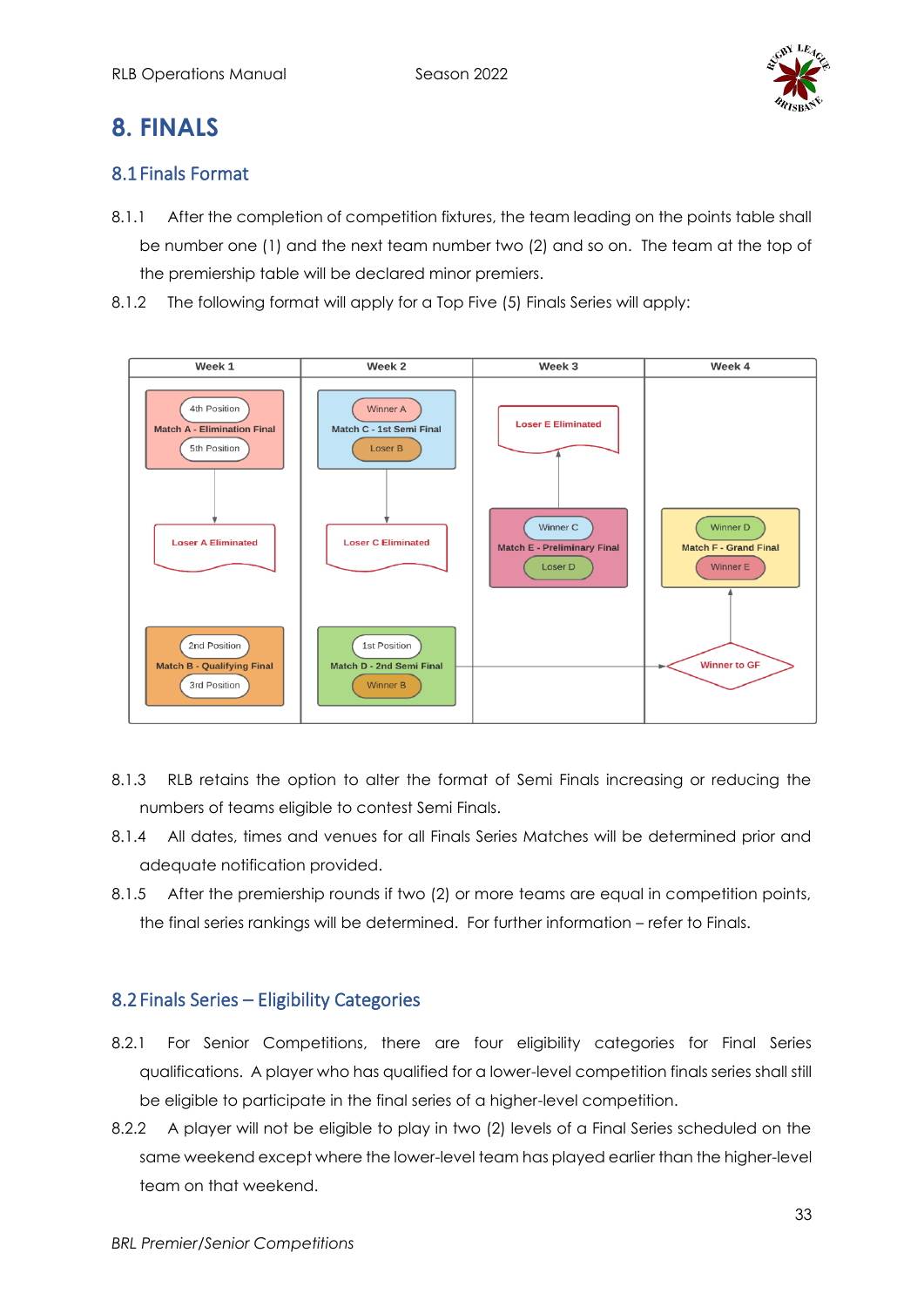

- 8.2.3 If a player has participated in an equal amount of premiership competition matches in multiple levels of competitions, the player shall be deemed eligible for the lower level subject to the discretion of the League to decide on final's eligibility.
- 8.2.4 In those instances, where a team was regraded, the matches played prior to regrading will count as matches in the team's new competition grade. For example, if a team is regraded from Division One to Division Two, the matches played in the Division One competition prior to the regrade will count as Division Two matches in terms of player eligibility.
- 8.2.5 Each Club with a team engaged in any Final Series shall lodge a list of players whom they consider to be eligible to play in each level for the Finals Series. This list must be submitted to RLB Office for confirmation two (2) weeks prior to the first finals match. There is no limit to the number of players listed.
- 8.2.6 A higher-level qualified player (i.e. Hostplus Cup) shall not be eligible to participate in a lower-level final series unless he has failed to gain selection in the higher-level team playing on the same weekend.
- 8.2.7 However, if the higher-level team is still competing but has a bye in their relevant final series then players are eligible to play for the lower-level team provided, they have played at least one (1) match for the lower-level team during the regular season.

#### **For further information refer to State-wide [Competitions Operations Manual 10.7](https://www.qrl.com.au/contentassets/1efbf7cfc3424b74b12314b426888af2/2022-statewide-competitions-operations-manual---v1.pdf)**

#### 8.3Finals Series – BRL Premier Grade

8.3.1 If a player has participated in three (3) games or more in any RLB Premier Grade competition throughout the season, such player will be deemed eligible to compete in that competition's Final Series, regardless of whether the player has played most games in that competition.

**Under 20s –** a player must have must have played a minimum of three (3) fixtures in Under 20s to be eligible for finals.

#### 8.4Finals Series – RLB Senior Men

8.4.1 If a player has participated in three (3) games or more in any RLB Senior Men's competition throughout the season, such player will be deemed eligible to compete in that competition's Final Series, regardless of whether the player has played most games in that competition.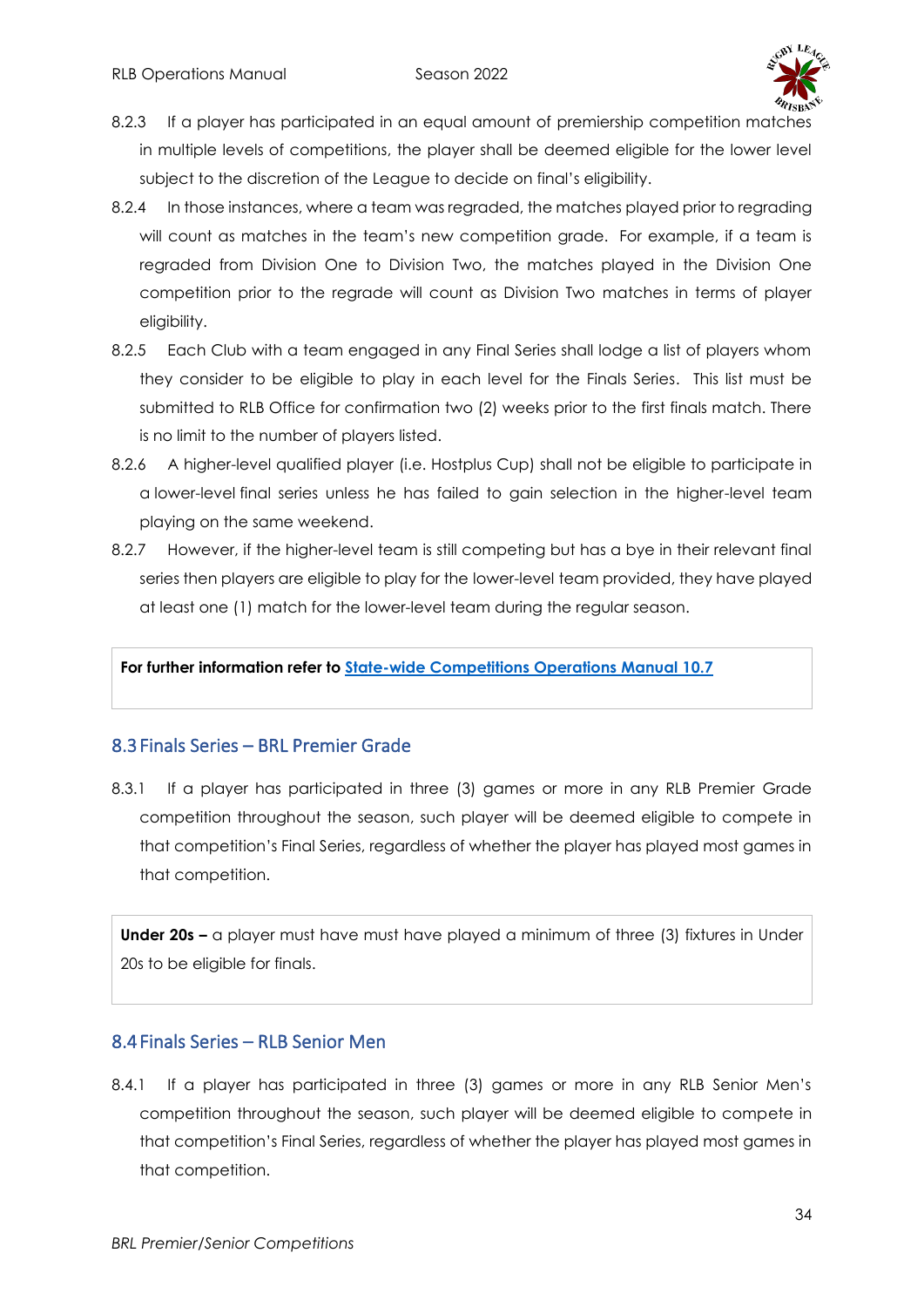

### 8.5Extra Time – Golden Point (Final series only)

- 8.5.1 If scores are equal after normal time in any Finals Series match, then in such matches a period of extra time – Golden Point, shall follow.
- 8.5.2 The commencement of the period of extra time shall be determined by the toss of a coin as described under the Laws of the Game.
- 8.5.3 If no point or points have been scored after the 1st period of five (5) minutes, the referee shall cease play and teams shall immediately change ends. The team that did not kick-off to commence the initial period of extra time, will kick-off to recommence the second period.
- 8.5.4 Play shall then continue for an unlimited time basis until the first point or points have been scored to determine the winner of the match.
- 8.5.5 In such extra time, the first scorer of any point or points (e.g., field goal, penalty goal or try) will immediately be declared the winner. If a try is scored in extra time the conversion kick will not be permitted.
- 8.5.6 In the case of any 'Extra Time' (finals) matches being played, any unused interchanges remaining from the total maximum number allowed will be cancelled after the normal period of play (fulltime). For the 'Extra Time' period, each team will be allowed a maximum of two (2) interchanges, with these two numbered cards to be returned to each team by the interchange official.

### 8.6Admission Prices

- 8.6.1 All BRL Premier matches during the regular season will be charged an admission fee of seven (**\$7**) dollars.
- 8.6.2 All Finals Series Matches will be charged an admission fee of ten (**\$10**) dollars.
- 8.6.3 Aged, invalid, and service pensions shall be recognised by all clubs throughout the season. Eligible holders of these pensions shall be permitted entry into general admission areas for all matches free of charge.
- 8.6.4 Children seventeen (17) years and under shall be permitted entry into general admission areas for all matches free of charge.
- 8.6.5 RLB season passes shall be recognised by all clubs during premiership rounds only. Entry shall be subject to the terms and conditions printed on the passes.
- 8.6.6 Each club secretary is to take all reasonable action to ensure all club members are aware that a gate entry fee is payable for all Finals Matches. Abuse of gate officials by host or visiting club members and their spectators will not be tolerated. The parent club of a guilty offender could also be subject to a fine/disciplinary tribunal action.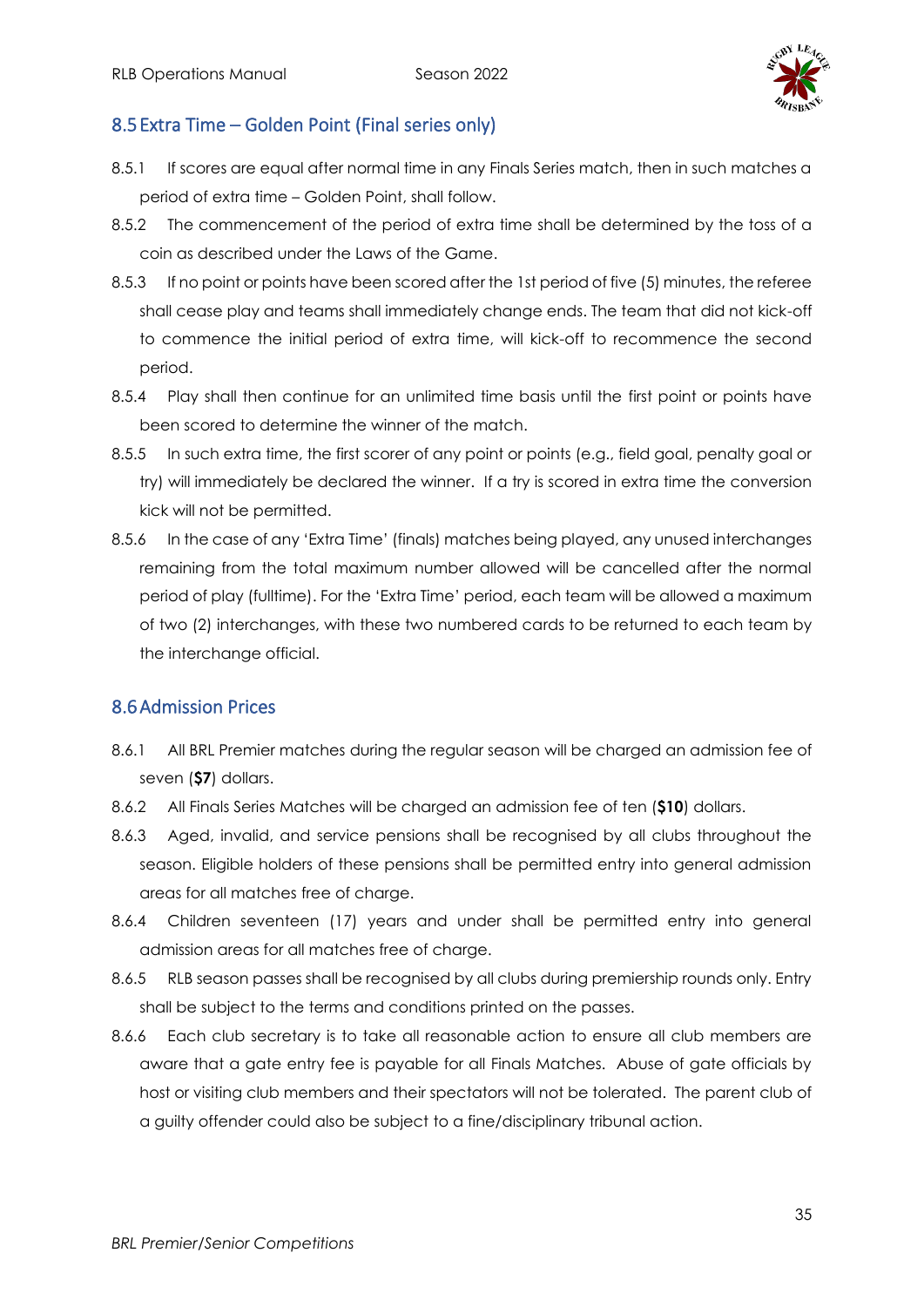

8.6.7 Entry to the grounds for team staff of six (6) will be allowed free of charge. Each team staff member's name must be on a list held at the gate. Details of team staff will be as per 'team list' forwarded by the club to RLB Office prior to the game.

# 8.7Hosting Finals Series Matches

- 8.7.1 Clubs hosting finals games conducts these games for and on behalf of RLB. The RLB Board sets an admission fee for these finals, which the host club collects from all persons that enter the grounds, excepting persons nominated by RLB. Total gate receipts for the day are to be paid to RLB and/or any agreed hosting fee set by RLB.
- 8.7.2 Host clubs as a minimum are to supply the following:



8.7.3 For finals eligibility please ensure all clubs run Player Stats Report at least two (2) weeks prior to the first finals match. Eligibility lists must include all eligible players, coaches, First Aid Officers, League Safes, and managers.

**Only those players listed on the team list may participate in the match. No exceptions.**

8.7.4 Only those players who qualify to take part in finals are eligible. Breaches of the rules relating to player eligibility for finals as defined in the Rules and any deliberate playing of ineligible player/s in lower grades may result in the loss of the match and a maximum fine of \$500.00 per player being issued against the offending club.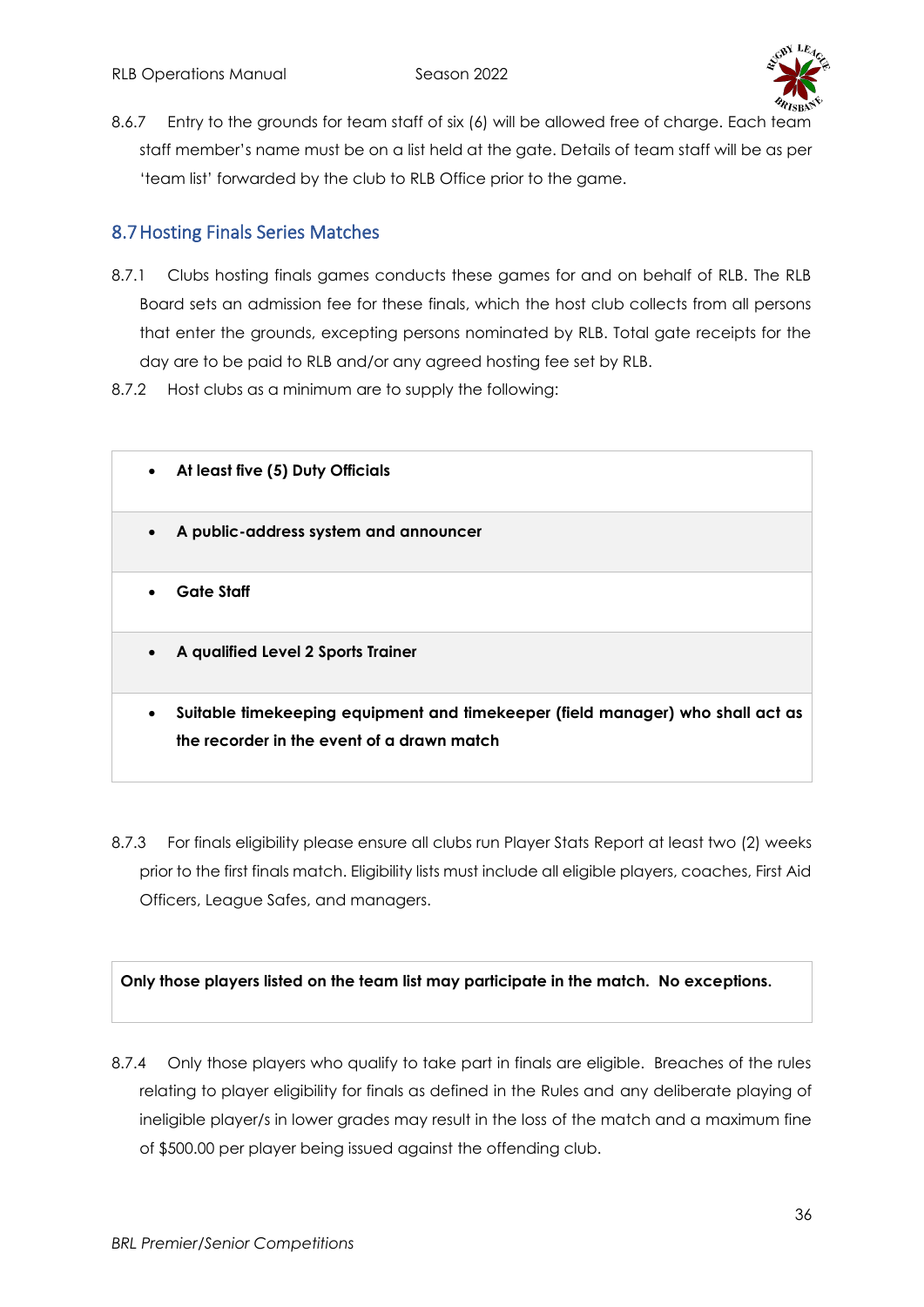

| <b>Duty Officials</b>                              | Maintaining a minimum two duty officials inside of the playing field<br>perimeter in front of where spectators are gathered during a<br>match (if possible, use five duty officials, two on either side and one<br>to act as field manager).<br>Field Manager responsibilities:<br>Official timekeeper.<br>Referee Escorts<br><b>Ground Controller</b><br>All persons acting in the role of a duty official must wear the<br>approved RLB Duty Official bib. |
|----------------------------------------------------|--------------------------------------------------------------------------------------------------------------------------------------------------------------------------------------------------------------------------------------------------------------------------------------------------------------------------------------------------------------------------------------------------------------------------------------------------------------|
| <b>Visiting</b><br>Duty<br>Team<br><b>Official</b> | Each team participating in a Final Series matches will be required<br>to supply a duty official to assist in the management of spectators.                                                                                                                                                                                                                                                                                                                   |
| <b>First Aid</b>                                   | Accredited sports trainers are to be provided by each host club.                                                                                                                                                                                                                                                                                                                                                                                             |
| <b>Ball Boys/Girls</b>                             | Host clubs are to provide a minimum of two ball persons for each<br>game dressed in the neutral colours to be readily distinguishable<br>from players, touch judges, sports trainer, or League safe. Minimum<br>10 years of age.                                                                                                                                                                                                                             |

### 8.8Referees and Touch Judges

- 8.8.1 Referees and touch judges will be allocated by the Rugby League Brisbane Referee Appointment Officers. Depending on the number of match officials available host clubs may be asked to provide a touch judge.
- 8.8.2 In the event touch judges need to be supplied by the host club, a person qualified and registered as a referee will have precedence over a qualified touch judge and a qualified touch judge will have precedence over any unqualified person. The use of unqualified touch judges is to be avoided.
- 8.8.3 Referees and touch judges are to be escorted on and off the field of play by the duty officials.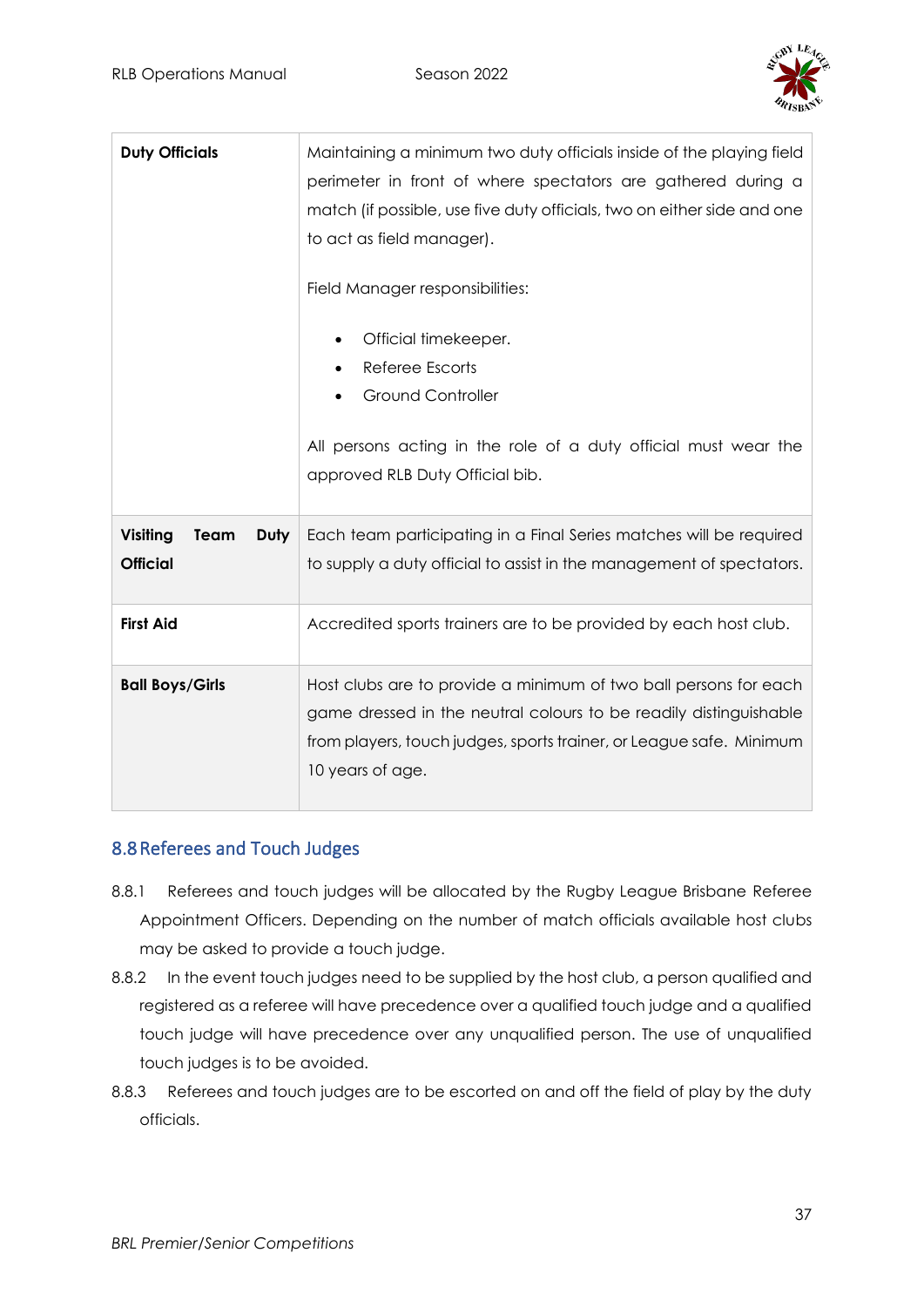

### 8.9 Player ID and Team Official Checks

8.9.1 Player/team officials ID checks must be undertaken for each team prior to each match by a host club duty official and/or RLB Official.

#### **No photo in MySideline – NO PARTICIPATION – NO EXCUSES – NO EXCEPTIONS**

8.9.2 The player and team official name must be listed on the approved team sheet, team sheets will be supplied by RLB.

#### 8.10 Ground Announcements

- 8.10.1 If available excerpts from th[e NRL Code of Conduct](https://www.playrugbyleague.com/media/9949/2020nrl-dev19_code_of_conduct_v4.pdf) Ground Announcement are to be broadcast across the PA system at regular intervals.
- 8.10.2 Official Photographers (refer [NRL Member Protection Policy\)](https://www.playrugbyleague.com/media/1939/nrl-member-protection-policy-revised-27072015-002.pdf)

# <span id="page-37-0"></span>**9. FINANCIAL MANAGEMENT**

#### 9.1Forfeits

- 9.1.1 If a club forfeits a match, the club must forfeit the lower division/grade team first.
- 9.1.2 Clubs having to forfeit games before match day must immediately notify the opposition club and the RLB office by 7pm on the Thursday evening prior to the weekend game. If a match is forfeited after 7pm, the forfeiting club shall pay a fine of \$700 to the League
- 9.1.3 [RLB Form 07](https://www.rugbyleaguebrisbane.com.au/_files/ugd/a0779d_a6fb52d94010443d903aa50b5a36dfd1.pdf) must then be completed and emailed to the League office by the Secretary of the Club forfeiting the match no later than 8.00am on the Friday morning prior to the weekend of the game.
- 9.1.4 If a match is forfeited on game day, the forfeiting club shall pay a fine up to a maximum of \$1500 to the League. Half of the fine (\$750) will be retained by the League and the remaining half (\$750) will be available to be paid to the host club by the League to cover all unavoidable costs incurred for the forfeited game on the day (e.g., food and drink purchased). If the host club forfeits, they will not receive the \$750.
- 9.1.5 Any team or members of a team who leave the field of play whilst a match is in progress, other than through injury, without the permission of the Referee must be reported in writing to RLB by the Referee and Host Club Secretary. The Club to which the team/players belong will be subject to disciplinary action and a fine/suspension may be imposed.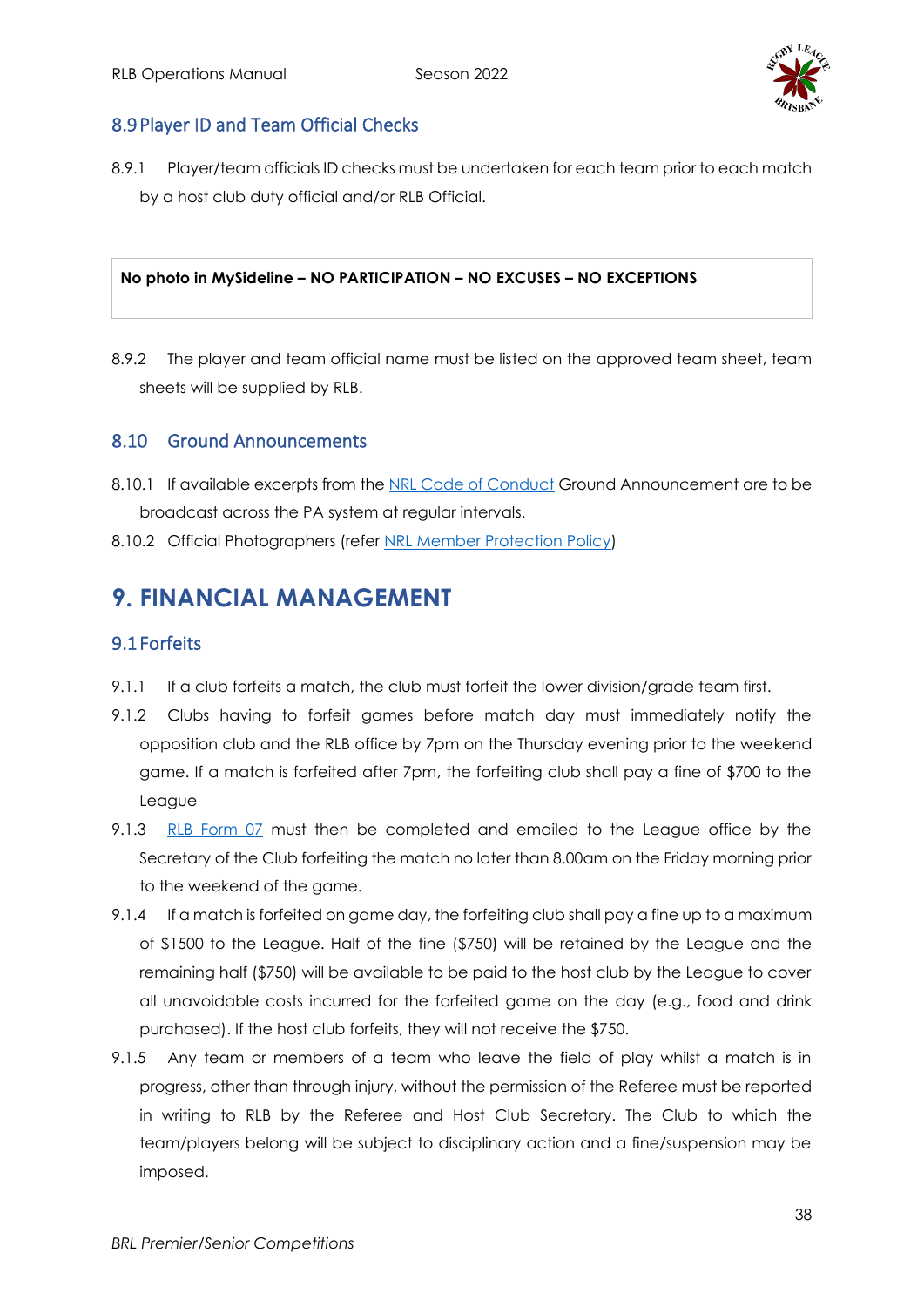

**The League has the discretion to choose not to apply the rules of forfeiture in the interests of developing participation in the game of rugby league.**

#### 9.2Team Levy

| <b>BRL Premier Grade</b>          | \$2,500    |
|-----------------------------------|------------|
| <b>BRL Reserve Grade</b>          | \$2,500    |
| <b>BRL Under 20</b>               | \$1,000    |
| <b>Open/Senior Men</b>            | \$2,425.50 |
| Over 35's                         | \$1,155    |
| <b>Affiliation Fee (per club)</b> | \$449.59   |

## 9.3Tribunal/Judiciary Administration Fees

|                     | If pleading NOT GUILTY                                   | \$300.00 |
|---------------------|----------------------------------------------------------|----------|
| <b>SENIOR GRADE</b> |                                                          |          |
| <b>APPEAL</b>       | If pleading GUILTY but seeking a downgrade to the charge | \$100.00 |

9.3.1 All appeal fees must be paid into the RLB account by close of business the day before the hearing.

### 9.4Schedule of Fines

| <b>OFFENCE</b>               | <b>PENALTY</b> |
|------------------------------|----------------|
| Playing an ineligible player | \$500 fine     |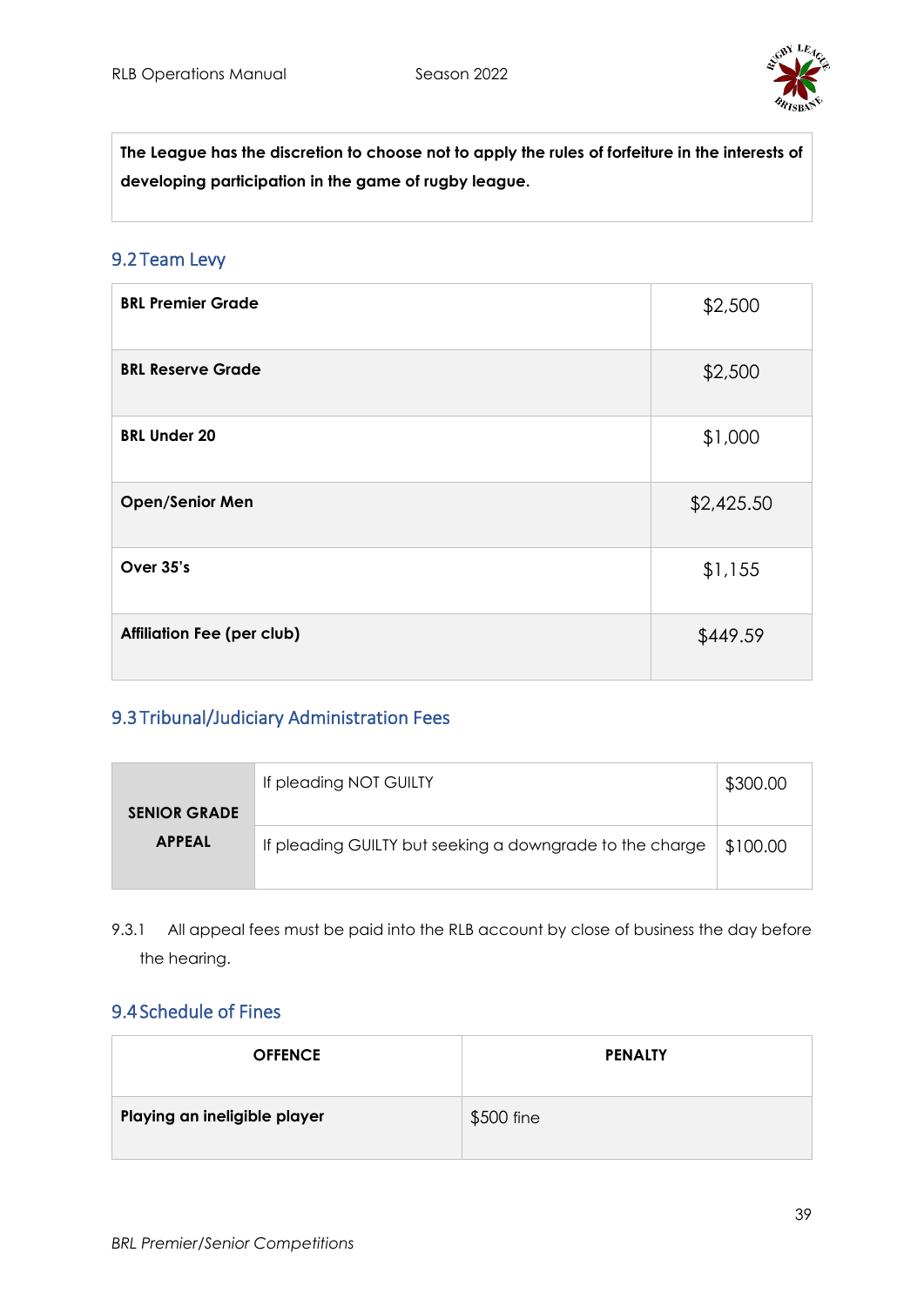

|                                                             | AISB)<br>Automatic Forfeit of the game (other penalties<br>may be applicable)                                               |
|-------------------------------------------------------------|-----------------------------------------------------------------------------------------------------------------------------|
| Late notification of Forfeit                                | \$700 fine                                                                                                                  |
| <b>Forfeit on Game Day</b>                                  | \$1500 fine                                                                                                                 |
|                                                             | (\$750 to be retained by RLB)                                                                                               |
|                                                             | The host club to receive other \$750, however this<br>is not applicable to host clubs that forfeit<br>matches.              |
| <b>Withdrawal of Teams</b>                                  | \$2000 bond                                                                                                                 |
|                                                             | Bond to be returned if the team plays the next<br>season in full.                                                           |
| Deliberately excluding core players from the                |                                                                                                                             |
| <b>Core Player Register</b>                                 | \$500 fine for each breach identified                                                                                       |
| Clubs with Teams failing to have all players in             |                                                                                                                             |
| the registered Club Uniform                                 | \$100 fine for each breach identified                                                                                       |
| Failure to enter Team List by required due<br>date and time | 1st Offence - Warning Letter                                                                                                |
|                                                             | 2 <sup>nd</sup> Offence - \$200 fine per breach                                                                             |
|                                                             | 3rd Offence - \$200 fine per breach and loss                                                                                |
|                                                             | of three (3) competition points                                                                                             |
|                                                             | ** Continual Breaches may result in withdrawal of<br>team from competition or withdrawal of club from<br>ALL competitions** |
| QRL & Lion (XXXX) Partnership Circular 358                  | 1st Offence - Warning Letter                                                                                                |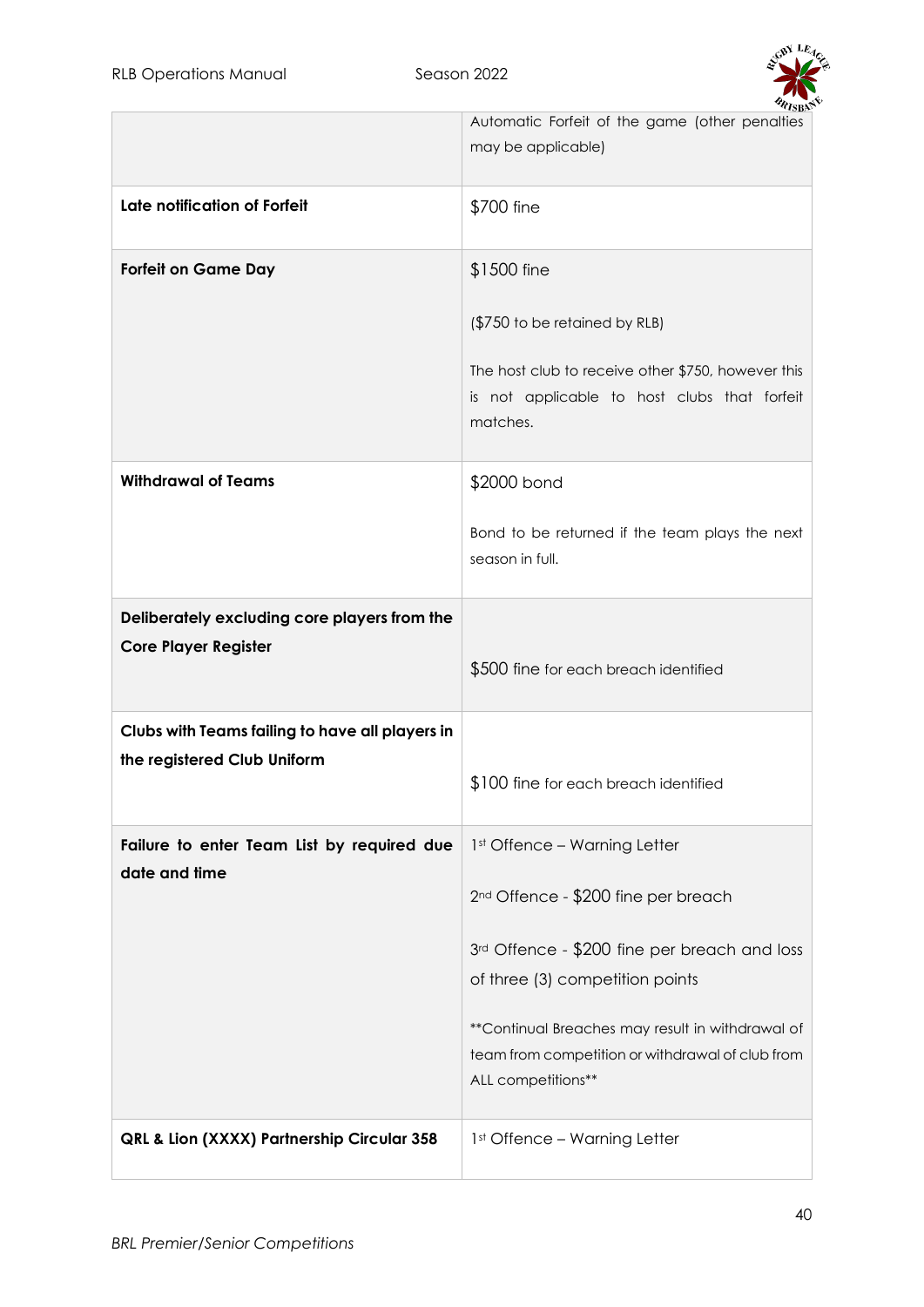

|                                   | $2nd$ Offence - \$500 fine                                                                                                                                                                                                                                                                                                                                                                                                |
|-----------------------------------|---------------------------------------------------------------------------------------------------------------------------------------------------------------------------------------------------------------------------------------------------------------------------------------------------------------------------------------------------------------------------------------------------------------------------|
| Alcohol being brought into ground | $3rd$ Offence - \$1000 fine and loss of three (3)<br>competition points.<br>** Continual Breaches may result in loss of hosting<br>rights for the club and /or withdrawal of team<br>from all competitions.<br>\$1000 fine (Host Club)                                                                                                                                                                                    |
|                                   |                                                                                                                                                                                                                                                                                                                                                                                                                           |
| <b>Interchange Breaches</b>       | 1st breach by a team                                                                                                                                                                                                                                                                                                                                                                                                      |
|                                   | Loss of Premiership points for that match                                                                                                                                                                                                                                                                                                                                                                                 |
|                                   | 2 <sup>nd</sup> breach by a team (in a different match                                                                                                                                                                                                                                                                                                                                                                    |
|                                   | to the first breach)                                                                                                                                                                                                                                                                                                                                                                                                      |
|                                   | Loss of Premiership points for that match.<br>A loss of an additional two (2) Premiership<br>points; and<br>\$500 fine                                                                                                                                                                                                                                                                                                    |
|                                   | <b>Subsequent Offences</b>                                                                                                                                                                                                                                                                                                                                                                                                |
|                                   | Loss of all Premiership points for the<br>season (includes future matches where<br>the team will not be able to accumulate<br>Premiership<br>points,<br>although<br>the<br>opposition may).<br>\$500 fine for each offence (multiple<br>fines may apply in each match if more<br>than<br>the<br>maximum<br>number<br>оf<br>interchanges take place).<br>Withdrawal of participation in the game<br>(applicable to Coach). |